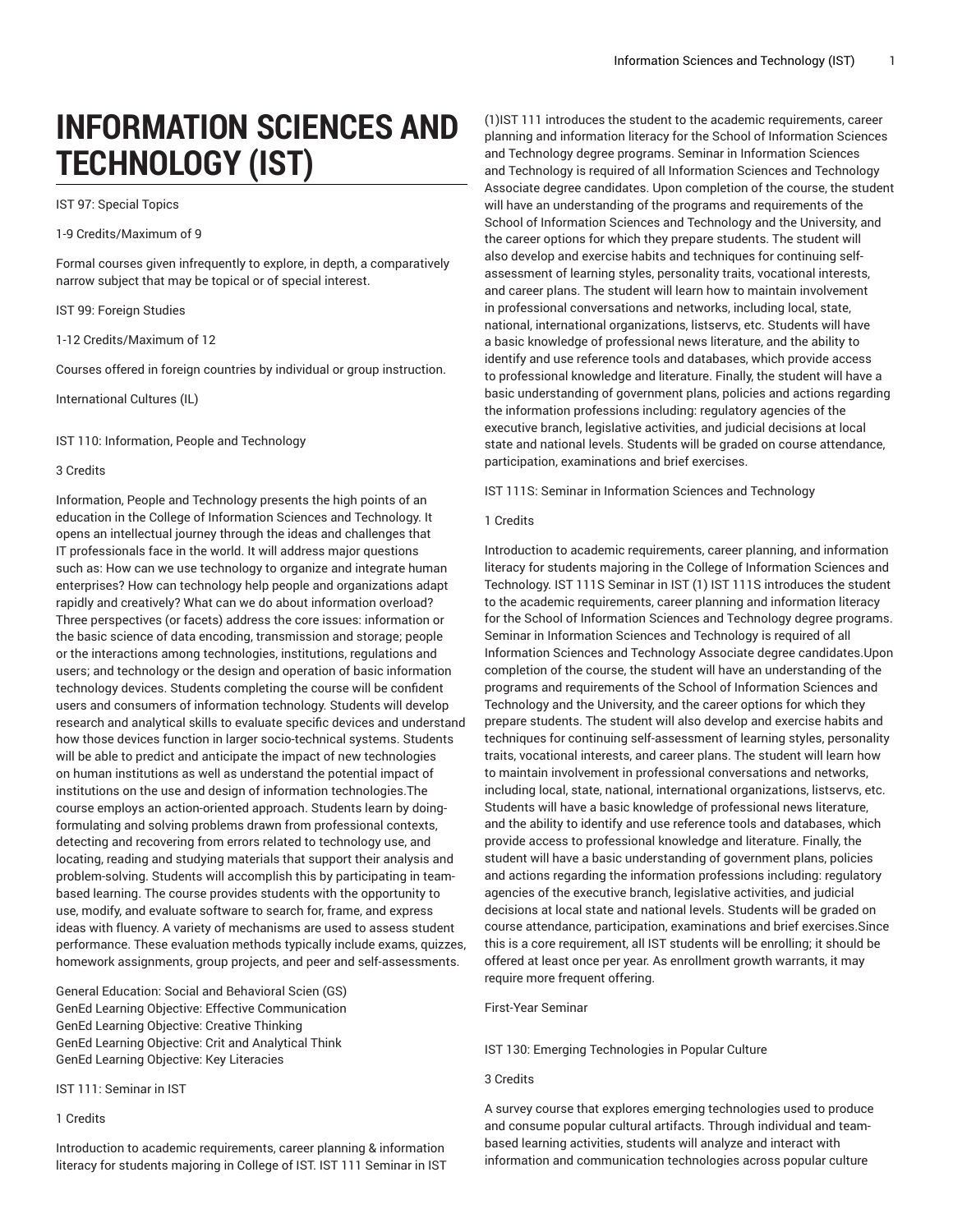genres. The course content and the assignments are directed at helping students to both create and critique digital media in ways that demonstrate their understanding of, engagement with, and reflections upon the relationships among people and organizations, emerging technology, and popular culture. Students will also design and produce digital media that demonstrate their ability to integrate and synthesize central concepts and themes from the course. This is an introductory course in IST, and meets the requirements for a General Education course in Arts (GA). This course is delivered with significant student and instructor interaction with computers and digital media.

General Education: Arts (GA) GenEd Learning Objective: Crit and Analytical Think GenEd Learning Objective: Integrative Thinking

IST 140: Introduction to Application Development

#### 3 Credits

A first course in concepts and skills for application development. Math 22 is recommended as preparation for IST 140. This is a first course in application development. Applications are computer programs developed to support human activity in enterprise and other social contexts. Examples of applications might include programs to help run a business, manage personal information, or provide entertainment. The emphasis of this course is on learning to translate practical problems through domain analysis into software applications usable in a human or organizational context. It will focus on the knowledge needed to create applications that use high level programming languages, combining original code with existing code libraries and application programming interfaces (APIs). Students in this course will learn application development concepts including problem solving using computer programming; how to recognize the need for different types of data and how to use data of different types to represent an application's information; application testing and debugging; basic computer organization; and the basics of operating systems. This is a hands-on, practical course designed for students without prior computer programming experience who will use computer languages and tools to develop applications in their later courses and future careers.

**Enforced Prerequisite at Enrollment:** C or better in Math 21 or placement above the level of Math 21 in the mathematics placement test. Recommended Preparation: Math 22

IST 140H: Introduction to Application Development

## 3 Credits

A first course in concepts and skills for application development. IST 140 Introduction to Application Development (3) This is a first course in application development. Applications are computer programs developed to support human activity in enterprise and other social contexts. Examples of applications might include programs to help run a business, manage personal information, or provide entertainment. The emphasis of this course is on learning to translate practical problems through domain analysis into software applications usable in a human or organizational context. It will focus on the knowledge needed to create applications that use high level programming languages, combining original code with existing code libraries and application programming interfaces (APIs). Students in this course will learn application development concepts including problem solving using computer programming; how to recognize the need for different types of data and how to use data of different types to represent an application's information; application testing and debugging; basic computer organization; and the basics

of operating systems. This is a hands-on, practical course designed for students without prior computer programming experience who will use computer languages and tools to develop applications in their later courses and future careers.

#### Honors

#### IST 144N: Invasion of Technology from a 21st Century Perspective

## 3 Credits

The Invasion of Technology from a 21st Century Perspective introduces students to the world of technology from a humanistic point of view. Students will embark on a journey starting in the early 20th century to explore technology and relationships between technology and society and what the varying theoretical and historical underpinning about "human progress" in respect to these relationships. They will then sojourn through the years to learn about the advances of technology for better or worse. Students will develop an understanding of how individuals and social groups shape and are shaped by technological change and how human societies create means for both social control and freedom, with a focus on ethics and morality as related to the use of technology and its resulting consequences. Students will also be introduced to the latest technology and current collaboration with other professionals. They will gain a better understanding of the historical perspective and the societal, political, cultural and economic issues relative to technology. This course is a multidimensional, interactive course, which allows students to explore the nuances of modern technology as it pertains to security, medicine, education, employment, treatment, military defense and social media. Students will create/invent a design proposal for a scalable and usable application that focuses on topics related to the humanities and social sciences, which may ultimately find its way into the marketplace. Students will also conduct an interview with a grandparent or equivalent to gain a better understanding of people's impact on technology and visaversa.

General Education: Humanities (GH) General Education: Social and Behavioral Scien (GS) General Education - Integrative: Interdomain GenEd Learning Objective: Effective Communication GenEd Learning Objective: Creative Thinking GenEd Learning Objective: Crit and Analytical Think GenEd Learning Objective: Integrative Thinking

## IST 170N: What is Information?

# 3 Credits

"What is Information?" considers the material and social nature of information in historical and contemporary contexts. How has information been managed and valued? How have information infrastructures served as sites of social and political connection or antagonism? How have ideas about information changed over time and how have they remained the same? The course integrates perspectives from the social sciences and the humanities, and prepares students to think about (and act in) a world in which information (and its linked concepts, like data) play an increasingly important social and political role. The course addresses the history of information as both a concept and as a matter of social practice, and then focuses on three major topics: how information is presented, how information is organized, and how information is put to social and political use. Moving from the earliest periods of human history and their "information ages" (including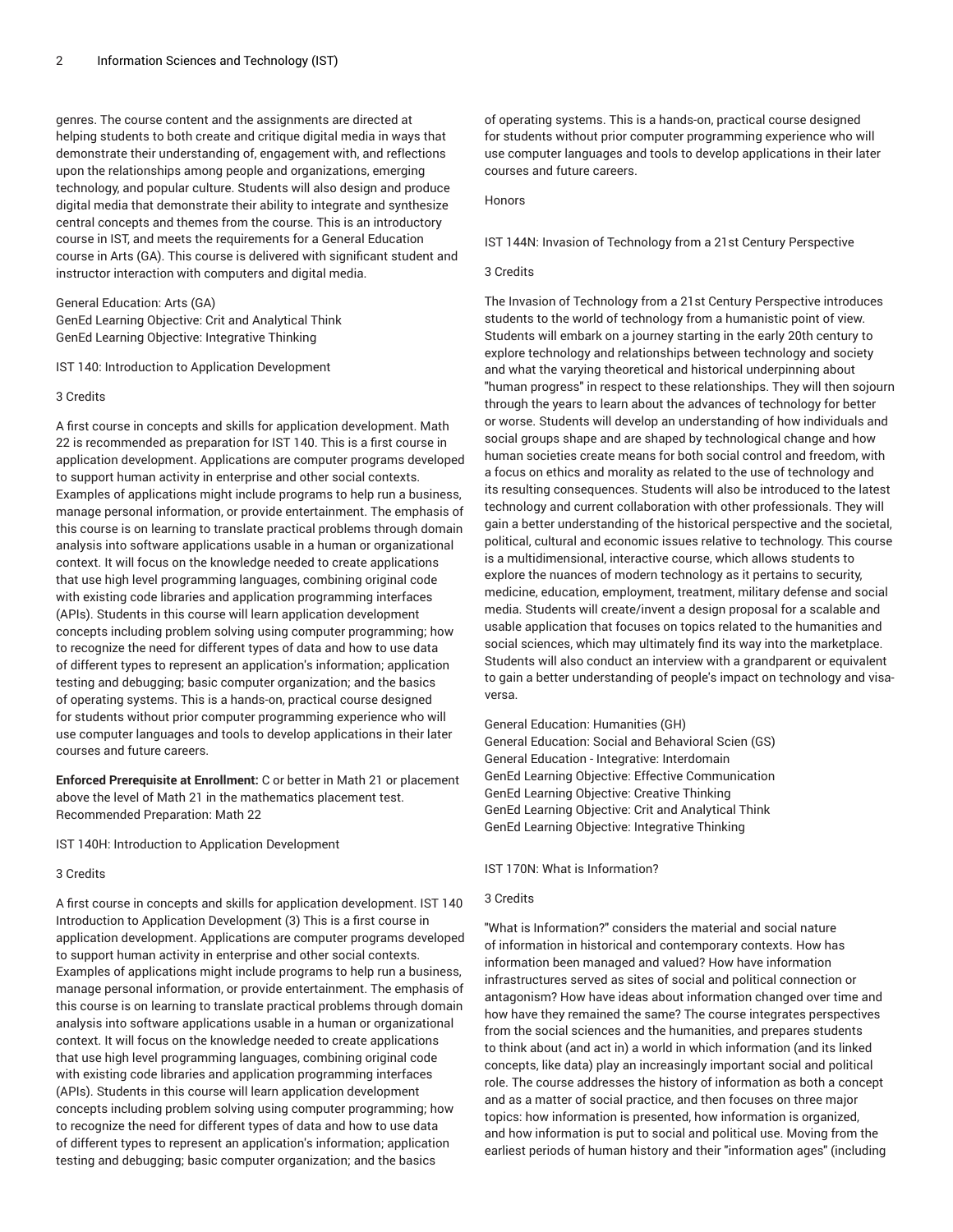the birth of writing and the dawn of printing and mass literacy), the course leads students into our contemporary "information society," and the ways in which both the use and manipulation of information shape our lives.

Cross-listed with: CAS 170N Bachelor of Arts: Humanities Bachelor of Arts: Social and Behavioral Sciences General Education: Humanities (GH) General Education: Social and Behavioral Scien (GS) General Education - Integrative: Interdomain GenEd Learning Objective: Crit and Analytical Think GenEd Learning Objective: Integrative Thinking GenEd Learning Objective: Key Literacies

IST 197: Special Topics

#### 1-9 Credits/Maximum of 9

Formal courses given infrequently to explore, in depth, a comparatively narrow subject that may be topical or of special interest.

IST 199: Foreign Studies

1-12 Credits/Maximum of 12

Courses offered in foreign countries by individual or group instruction.

International Cultures (IL)

IST 210: Organization of Data

## 3 Credits

Introduction to concept of databases including the storage, manipulation, evaluation, and display of data and related issues. IST 110 is recommended as preparation for IST 210. IST 210 Organization of Data (3) As the database management software becomes one of the critical components in modern IT applications and systems, a solid understanding of the fundamental knowledge on the design and management of "data" is required for virtually any IT professionals. In a business setting, such IT professionals should be able to talk to the clients to derive right requirements for database applications, ask the right questions about the nature of their entities and in-between relationships in their business scenarios, analyze and develop an effective and robust design to address business constraints, and react to the existing database designs as new needs arise. Modern IT professionals should be able to guide a company in the best use of the diverse database-related technologies and applications toward the "Big Data" era. As such, IST 210 aims to prepare students for obtaining fundamental understanding on the database concepts and practical skills to analyze and implement a well-defined database design. In particular, IST 210 provides an introduction to physical database design, data modeling, relational model, logical database design, SQL query language, and instructors' choices on database applications and advanced concepts. Students will learn to use a real-world commercial or open-source database management system, too. Upon taking IST 210, students should be able to understand the implications and future directions of databases and database technologies.

IST 220: Networking and Telecommunications

## 3 Credits

Introduction to digital network topologies; transmission media, signal modulation, digital packet switching and routing, systems integration,

communications management, and security. IST 110 is recommended as preparation for IST 220. The course includes an introduction to: telecommunications history; telecommunications transmission media (conducted and radiated); transmission characteristics (including an introduction to coding and modulation techniques); error characteristics, detection, and correctional; local and wide area networking applications, hardware, and software; the OSI models; industry standards; topologies; protocols; internetworking devices; communications management; security and recovery; information system applications; and the selection of telecommunications and networking systems. Special attention will be paid to evolving Internet Protocol (IP) technologies, e.g., Internet2. IST 220 is an introduction to digital networking and telecommunications and their applications in information systems. It is a required core course for both the two-year and four-year Information Sciences and Technology degrees, and is a critical part of the curriculum. Its objective is to provide the students with a basic understanding of the working of digital networks and the ability to apply this knowledge to specific applications and situations. Evaluation of knowledge objectives will be by examination; and of application (i.e., selection and management) objectives by grading of group and individual projects and case studies. As a "core course", IST 220 will be offered every semester at University Park, in as many sections as necessary to meet current demand. At other locations where the Associate and Baccalaureate degrees are offered, it will be offered 1-2 times annually depending on demand. Ideally, section size should not exceed 45 students per class. While the course is about digital technology and how it works, it is not a "hands on" course, or a training course in particular equipment and/or applications. While there will be demonstrations of relevant technologies, the course is not equipment-intensive and will not involve special technology needs beyond the normal access to computing and the Internet. The course is not duplicative of any other course currently offered. Although there is some overlap with CMPET 401-402, CSE 458, and COMP 421, none of these courses cover exactly the same material, and they operate at a different level of depth and detail. M I S 180 also overlaps somewhat, but it appears that no current course provides the same 200-level mixture of local and wide-area networking and business communications topics.

## IST 222H: Community Informatics

#### 3 Credits

This course combines theory and practice to help students develop a contextualized understanding of community as a conceptual lens for understanding human history and human experience. This course examines the history of community, and of interactions between community and information technology, emphasizing how possibilities and practices of community have been transformed by information technology through the last half century, and currently. The course includes opportunities for students to engage with, and thereby come to understand and appreciate local community institutions off campus. Thus, in the tradition of the Chicago School of Sociology, the course directly utilizes the local community itself as a living laboratory for the study of community informatics. The objective of the course is to help students think critically about community and technology in society, and more specifically, about the how information technology can be used to shape human participation in and experience of community. The course is an honors course. It is run as a small class. It is taught by a research leader in the field of community informatics. The class environment is dominated by debate and discussion. And the course has challenging assignments, involving direct interaction with local community groups.

General Education: Social and Behavioral Scien (GS)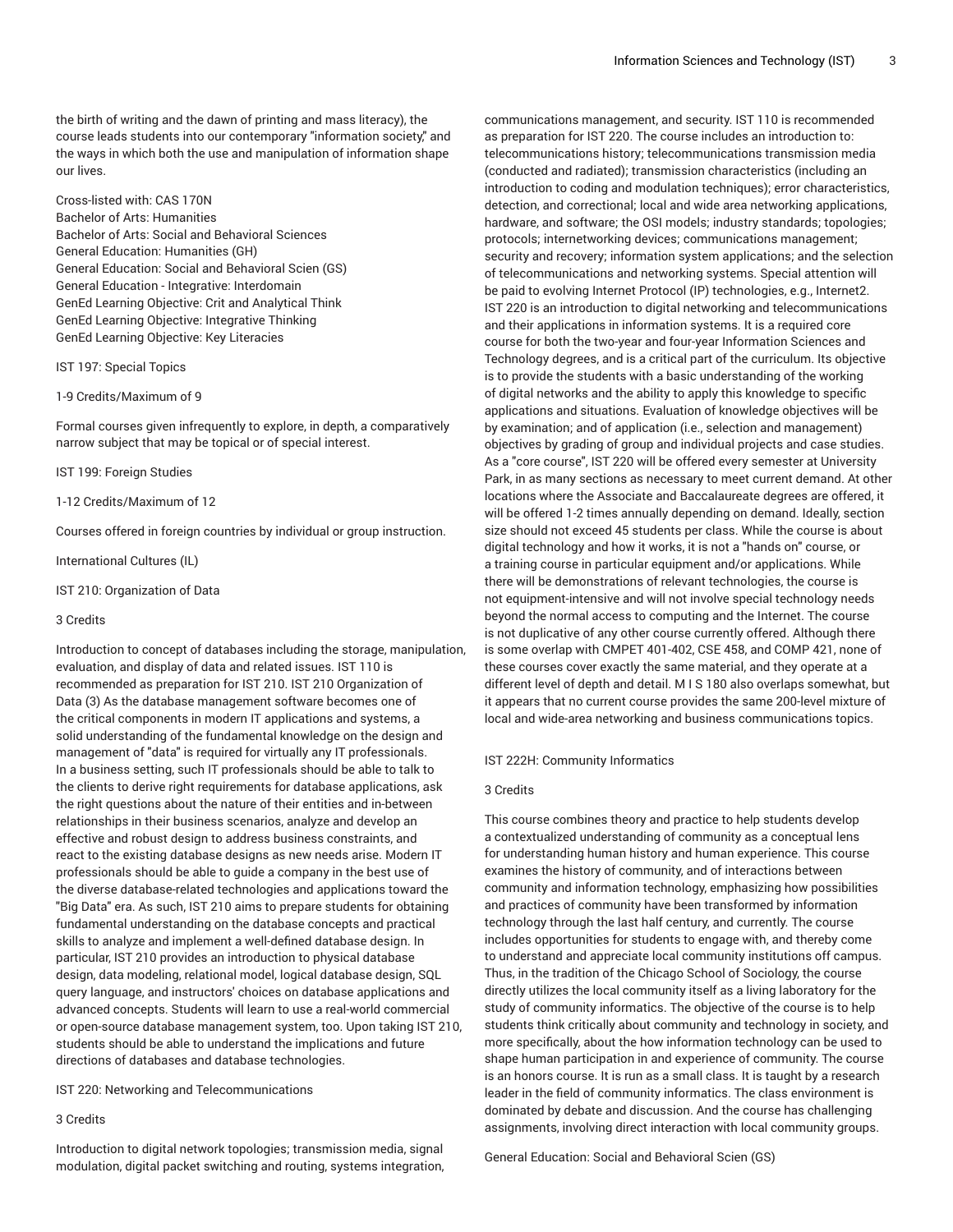## Honors

GenEd Learning Objective: Crit and Analytical Think GenEd Learning Objective: Integrative Thinking GenEd Learning Objective: Key Literacies

IST 225: PC Hardware Basics

#### 3 Credits

Preparation for PC hardware support: Students learn data recovery and how to build, configure, upgrade, troubleshoot, diagnose, and repair PC's. IST 225 PC Hardware Basics (3) IST 225 covers materials needed to prepare students to function as PC support technicians in business and industry. In a hands-on laboratory environment, students learn to build, configure, upgrade, troubleshoot, diagnose, and repair PC hardware. Course modules cover all the basic hardware components of the PC - their functions, interactions, installation, configuration, upgrading, repair, and replacement. Detailed coverage of system BIOS, CMOS setup, and the boot process is also included. Preventive maintenance and data recovery procedures are also studied. IST 225 is one of four courses required for the Networking Option in the Associate degree in Information Sciences and Technology (IST).The IST 225 is designed to help the student to thoroughly understand all the basic hardware and firmware PC components, from PC resources, their function (BIOS and CMOS setup) and interaction, to diagnosing and resolving resource conflicts. The IST student should be able to install, configure, troubleshoot, repair, recover data, correct errors or replace all basic hardware components. The student should also be able to make appropriate hardware recommendations, purchases and upgrade decisions, as well as, determine appropriate preventive maintenance procedures. Finally, the Information Sciences and Technology major will learn how to foster communications, interpersonal, and group interaction skills through appropriate collaborative and active learning projects, laboratory exercises, and related experiences.Achievement of knowledge objectives will be evaluated by examinations. Ability to perform handson support activities will be evaluated by grading appropriate group and individual hands-on laboratory projects, scenarios, and case studies.The majority of campuses offering the Associate degree in Information Sciences and Technology will have 20-30 students enrolled in the course. The course will be offered one semester each academic year.

## **Enforced Prerequisite at Enrollment:** IST 220

IST 226: Networking Essentials

#### 3 Credits

Concepts for peer-to-peer and server-based network:International Organization for Standardization-Open Systems Interconnection (ISO-OSI) reference model, industry standards, troubleshooting, performance monitoring, and optimization. IST 226 Networking Essentials (3) IST 226 covers basic networking concepts such as network types, cable types, wireless technologies, and network adapters. It discusses network models, including the ISO-OSI reference model and all industry standard network architectures. Both peer-to-peer and server-based commercial network operating systems are introduced with hands-on laboratory experience provided. Basic network administration issues are introduced. Internetworking/enterprise networking devices and architectures are also covered, as are network troubleshooting, performance monitoring, and optimization. IST 226 is one of four courses required for the Networking Option in the Associate degree of Information Sciences and Technology (IST).Achievement of knowledge objectives will be evaluated by examinations. Ability to perform hands-on network administration and support activities will be evaluated by grading appropriate group and

individual hands-on laboratory projects, scenarios, and case studies.Upon completion of this course, the students will be able to understand both cabled and wireless media types and be able to select appropriate media. The student will also understand the ISO-OSI and IEEE models and other industry standards, the roles of drivers and protocols and network architectures. The student will have experience with the installation, configuration and administration of basic server-based networking, as well as, an understanding of wide area/enterprise networking, performance monitoring and network troubleshooting. Most important, the student will learn how to foster communications, interpersonal, and group interaction skills through appropriate collaborative and active learning projects, laboratory exercises, and related experiences.The majoriety of campuses offering the Associate degree in Information Sciences and Technology will have 20-30 students enrolled in the course. The course will be offered one semester each academic year.

#### **Enforced Prerequisite at Enrollment:** IST 220

IST 227: Network Administration

## 3 Credits

Administering peer-to-peer and client/server networks: Planning, installation, server configuration, resource management, remote access, performance monitoring, and optimization. IST 227 Network Administration (3) IST 227 covers the essential knowledge and skills required to successfully administer peer-to-peer and client/server networks. Hands-on experience with commercial networking software such as Windows 9x, NetWare, Windowns NT Workstation, and Windows NT Server is an important course component. Topics covered include pre-installation planning, network installation, network software architecture, server configuration, profiles and logon scripts, user account management, policies, resource sharing and security, disk management, remote access, backup and recovery, performance monitoring, and network optimization. IST 227 is one of four courses required for the Networking Option in the Associate degree in Information Sciences and Technology (IST).Upon completion of this course, the students will be able to understand network software architecture, plan and install peerto-peer and server-based networks. The IST student will also be able to manage user accounts, profiles, logon scripts, and system policies. The student will have practical experience with disk storage, resources, security, backup and recovery procedures. Finally, the student will be able to manage remote access features, monitor and optimize network performance, and foster communications, interpersonal, and group interaction skills through appropriate collaborative and active learning projects, laboratory exercises, and related experiences.Achievement of knowledge objectives will be evaluated by exam. Ability to perform handson network administration and support activities will be evaluated by grading appropriate group and individual hands-on laboratory projects, scenarios, and case studies.The majority of campuses offering the Associate degree in Information Sciences and Technology will have 20-30 students enrolled in the course. The course will be offered one semester each academic year.

## **Enforced Prerequisite at Enrollment:** IST 226

IST 228: Advanced Network Administration

## 3 Credits

TCP/IP planning, installation, configuration: IP addressing, subnetting, routing, Dynamic Host Configuration Protocol (DHCP), Windows Internet Naming Service (WINS), address/name resolution, Domain Name System (DNS); database, web, mail server management. IST 228 Advanced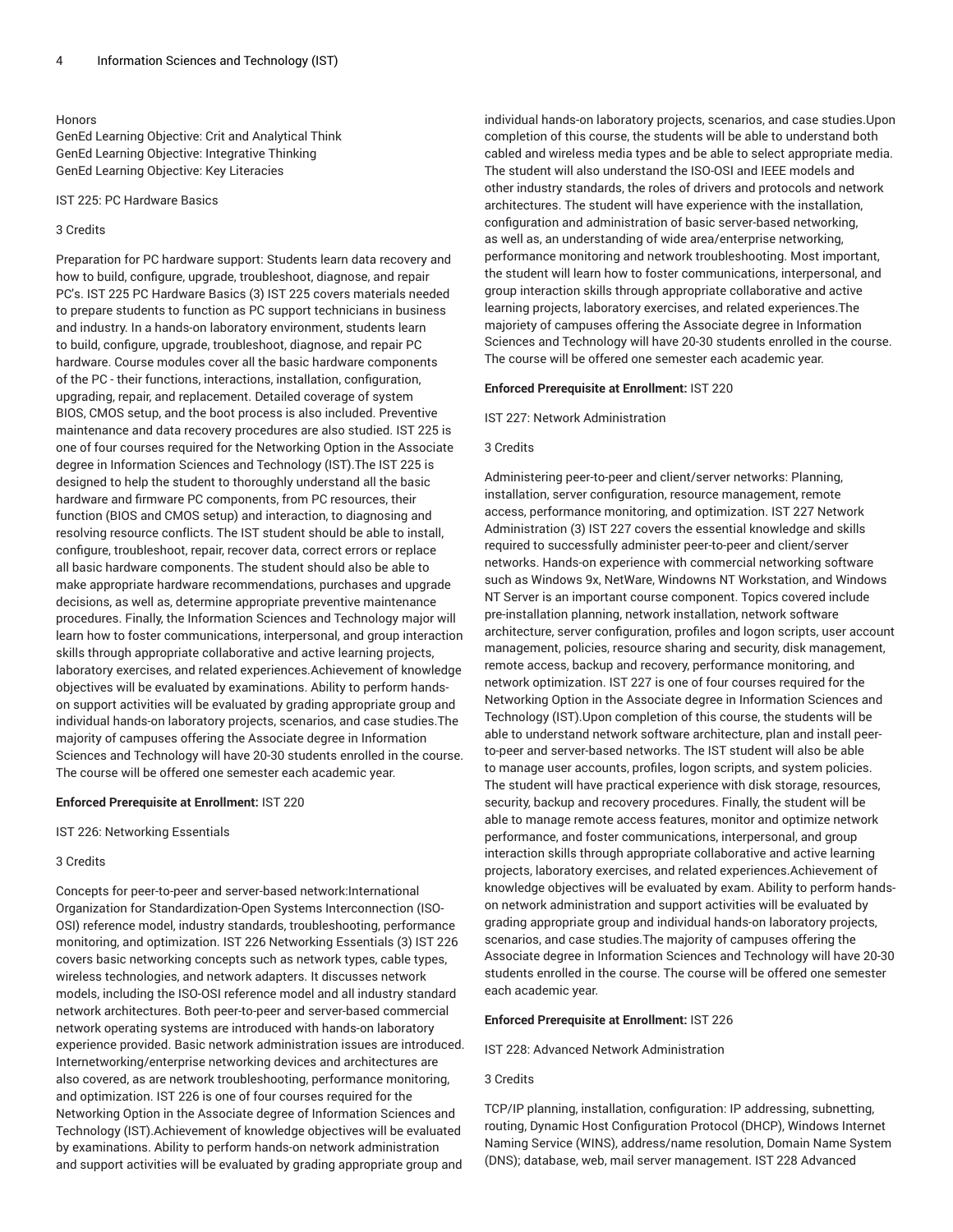Network Administration (3) IST 228 covers the essential knowledge and skills required to successfully administer TCP/IP networks and applications servers such as database servers, web servers, and mail servers. Hands-on experience with commerical software such as SQL Server, Exchange Sever, and Internet Information Server is an important course component. Topics covered include TCP/IP planning, installation, and configuration, IP addressing, subnetting, IP routing, DHCP, WINS, address and name resolution protocols, DNS, and management of database, web, and mail servers. IST 228 is one of four courses required for the Networking Option in the Associate degree of Information Science and Technology (IST).Upon completion of this course, the IST students will be able to plan, install, configure and troubleshoot TCP/IP. The student will also understand IP addressing, subnetting, supernetting, routing and configuration. The student will have practical experience installing and configuring DHCP, WINS, and various protocols. Finally, the IST student will have administrative skills with database, server and web software, as well as, the ability to foster communications, interpersonal, and group interaction skills; through appropriate collaborative and active learning projects, laboratory, exercises, and related experiences.Achievement of knowledge objectives will be evaluated by exam. Ability to perform hands-on network administration and support activites will be evaluated by grading appropriate group and individual hands-on laboratory projects, scenarios, and case studies.The majority of campuses offering the Associate degree in Information Sciences and Technology will have 20-30 students enrolled in the course. The course will be offered one semester each academic year.

# **Enforced Prerequisite at Enrollment:** IST 226

IST 230: Language, Logic, and Discrete Mathematics

# 3 Credits

Introduction to formal languages, mathematical logic, and discrete mathematics, with applications to information sciences and technology. IST 230 Language, Logic, and Discrete Mathematics (3) IST 230 is one of the five introductory core courses for the baccalaureate degree program in Information Sciences and Technology. The purpose of IST 230 is to provide students with an understanding of an array of mathematical concepts and methods which form the foundation of modern information science, in a form that will be relevant and useful for IST students. Exams and assignments will be used to assess that understanding. IST 230 will draw some of its material from several mathematical disciplines: formal language theory, mathematical logic, discrete mathematics. Indepth treatments of each of these subjects are offered elsewhere in the University as advanced mathematics and computer science courses. The difference is that IST 230 will present these concepts in a more elementary way, with much more emphasis on IST applications, and in a more eclectic, web-based format. IST 230 will be structured as a small number of modules. Each module will introduce a group of mathematical concepts and present applications of those concepts to problems of information storage, information retrieval, information management, etc. These include: MODULE 1: SET, RELATIONS, FUNCTIONS, NUMBERS set operations, applications of relations, equivalence relations, function composition, inverse functions, logarithms, exponential function, number systems, applications of number theory. APPLICATIONS: mathematical data types (integers, fractions, real numbers, tuples, function spaces); exponential growth; non-feasible algorithms; public key encryption. MODULE 2: LOGIC AND BOOLEAN ALGEBRA predicates, quantifiers, formulas, interpretations, syllogisms, logical consequence, tableau method, boolean connectives, boolean functions, valuations, truth tables, logic gates. APPLICATIONS: database query languages; specification languages; switching circuits; boolean search expressions. MODULE

3: COMBINATORICS AND PROBABILITY combination, permutation, discrete probability APPLICATIONS: lexicographic ordering; combinatorial explosions; lower bouncs of algorithms; reliability of computer systems MODULE 4: GRAPHS AND TREES directed and undirected graphs, weighted graphs, walks, paths, matrix representations, graph algorithms, spanning trees, rooted and structured trees, combining trees to form new trees, inserting nodes in trees, sorting, searching. APPLICATIONS: flow diagrams; task scheduling; critical paths; network connectivity; finite state machines; parsing; derivation; trees as data structures for storing information. MODULE 5: INDUCTION AND RECURSION induction and recursion on the natural numbers and other structures such as trees. APPLICATIONS: recursive evaluation of mathematical and Boolean expressions; recursive searching and sorting algorithms; asymptotic analysis of algorithms. MODULE 6: GRAMMARS, LANGUAGES AND FINITE STATE MACHINES alphabets, strings, grammars, languages, regular languages, regular expressions, finite state machines, language recognizers. APPLICATIONS: regular expression search; efficient pattern matching using finite-state machines.

# **Enforced Prerequisite at Enrollment:** MATH 110 or MATH 140

# IST 234N: Digital Cultures

# 3 Credits

This introductory course will combine theory and practice to help students develop a rich understanding of the constantly evolving US digital culture. We will survey a variety of information and communication technologies (ICTs), and their modes of production, distribution, and consumption by individuals and institutions including traditional media, business, and government. Specifically, we will examine the impact of social and mobile technologies on how we consume, share, resist, and participate in digital culture. Students will also develop basic technical and media creation skills. The general theme of the course is analyzing contemporary cases to understand the significance of new ICTs in shaping our identities, behaviors, language, imaginations, and society. Students will read texts authored by some of the most formative thinkers examining the impact ICTs on society, and apply these core concepts in our analysis of digital cultures. Students will actively use microblogging, RSS feeds, social networking and other Web 2.0 tools to produce and consume content, interact with peers, and reflect critically on this experience. This course will emphasize awareness of current events and technology trends, as well as critical thinking skills and the ability to frame and explore issues through written, visual and verbal communication. This is an introductory course in IST and COMM, and meets the requirements for a Social and Behavioral Sciences (GS) and Humanities (GH) Course. This course is delivered with significant student and instructor interaction with computers and digital media.

Cross-listed with: COMM 234N General Education: Humanities (GH) General Education: Social and Behavioral Scien (GS) General Education - Integrative: Interdomain GenEd Learning Objective: Integrative Thinking GenEd Learning Objective: Key Literacies

IST 235: Gender and the Global Information Technology Sector

# 3 Credits

Integrates information technology and gender studies. Overview issues and socio-cultural shaping of gender in the IT field.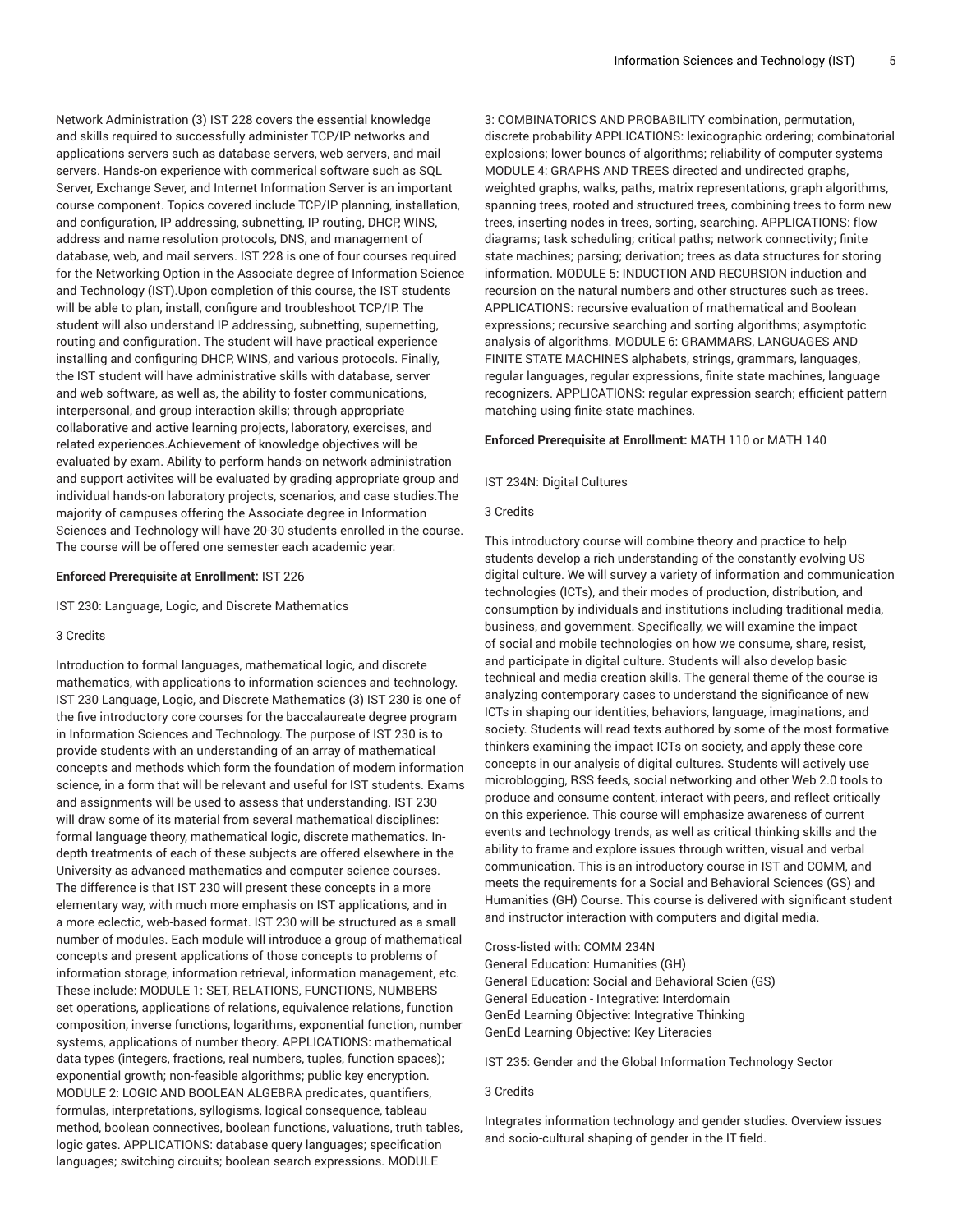Cross-listed with: WMNST 235 United States Cultures (US)

IST 237: Digital Entrepreneurship

## 3 Credits

The proliferation of new IT combined with the reach of the Web, Internet, and mobile devices is opening up new possibilities for individuals and companies to leverage IT to create new digital businesses. This course provides a broad overview of the role of entrepreneurial thinking and innovation in advancing IT-focused businesses. Students will examine how these skills can be leveraged to create new IT-driven businesses as well as to create competitive advantage for existing businesses via new IT products and services (i.e., intrapreneurship). This course provides a broad overview of the role of entrepreneurial thinking and innovation in advancing IT-focused businesses and familiarizes students with the processes and tools used to conceptualize and plan new innovative products and/or services that leverage IT as a core component of their business model. Students will be introduced to concepts, tools, and principles of business management including business strategy, finance, marketing, human resources, and leadership within the context of IT business models. This will be a very hands-on active class. Students will have the opportunity to work in teams to practice skills related to identifying novel ideas, assessing market opportunities, defining customer segments, identifying key partners, and building IT-based business models.

# **Enforced Prerequisite at Enrollment:** MGMT 215 or ENGR 310

IST 240: Introduction to Computer Languages

## 3 Credits

Introduction to the specification and application of languages and language paradigms that interact with computers. IST 230 is recommended to be taken before or at the same time as IST 240. IST 240 is one of two courses added to the three core courses for the associate degree program to form the core courses for the baccalaureate degree program in Information Sciences and Technology. The primary goal of this course is to study the foundations underlying the design, specification and use of a wide variety of language paradigms used to interact with computers. The following details the content of the course: (1) nature of languages; (2) elements of languages; (3) classification of languages; (4) formal descriptions of languages; (5) data and types; (6) names and bindings; (7) control structures; (8) language processors; and (9) study experiences. Student evaluation may be accomplished by means of assignments, examinations, and possibly a project. This course will most likely involve Web-based course material and will therefore require student access to computers and the Web. Although other existing courses are similar to IST 240 in content, none of those courses fit the objective of this course and of this program.

**Enforced Prerequisite at Enrollment:** C or better in CMPSC 101 or IST 140. Recommended Concurrent: IST 230

IST 240H: Introduction to Computer Languages

3 Credits

Introduction to the specification and application of languages and language paradigms that interact with computers.

IST 242: Intermediate & Object-Oriented Application Development

## 3 Credits

Intermediate application development including algorithms, data structures, and object-oriented concepts. IST 242 Intermediate & Object-Oriented Application Development (3) This is a second course in application development. It will focus on the intermediate knowledge needed to create applications that use high level programming languages, combining original code with existing code libraries and application programming interfaces (APIs). The perspective will be of application development that takes place within a human and organizational context; in this sense data structures will be construed as representations of organizational entities and information, and algorithms as a reflection of human and organizational processes and activity. Students will also learn about common application architectures and design patterns. This is a hands-on, practical course designed for IST design and development option undergraduate students and others as an elective.

**Enforced Prerequisite at Enrollment:** C or better in IST 140 or CMPSC 121 or IST 240.

IST 250: Introduction to Web Design and Development

# 3 Credits

Introduction to how the World Wide Web utilizes emerging technologies. Students acquire conceptual and practical understanding of constructing Web sites. IST 110 is recommended to be taken before or at the same time as IST 250. This course provides an introduction to the visual/ information design of Web sites and the technologies of the World Wide Web. Students will acquire a sound conceptual understanding of how to design and construct simple to complex web sites, and how this knowledge can be applied in practical ways across all disciplines. Knowledge gained in this course will support the Information Sciences and Technology (IST) Associate degree, as well as other degree options within IST and across the university. Knowledge gained in this course will also support other disciplines within the University, as the Web becomes the predominant publication medium of the 21st Century. There are two major course objectives: (1) students will be able to perform a written critical evaluation of any web site, using the criteria listed below for evaluation; (2) students will be able to develop a written and/or electronic comprehensive proposal for the design or redesign of a web site, based on their understanding of visual and information design.

IST 256: Programming for the Web

## 3 Credits

IST 256 will provide students with the knowledge and skills to create both basic and more dynamic web-based content pages and applications. The course will first focus on acquiring competencies in core web development languages including HTML, CSS, and JavaScript, then move on to more advanced topics such as information architecture, incorporation of multimedia, and the use of application programming interfaces (APIs) and application development frameworks for the web. The course will follow an active learning pedagogy and incorporate a substantial project component. The first part of the course consists of introduction of web programming concepts, techniques, and tools. Students will demonstrate understanding of the course content by building web pages via individual and group activities. The latter half of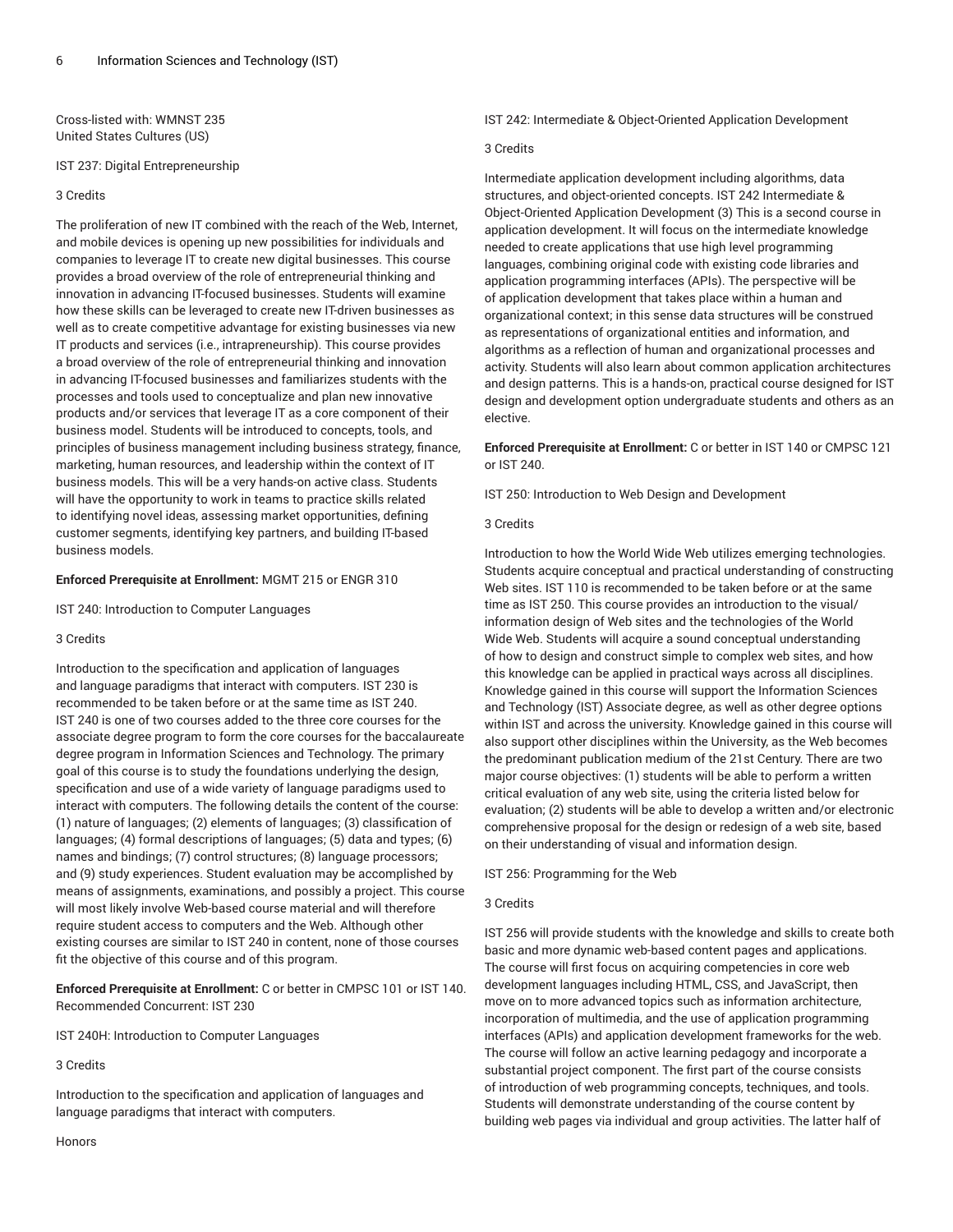the course will involve more in-depth project work both as individuals and in groups.

**Enforced Prerequisites at Enrollment:** IST 250 or IST 242 or CMPSC 122 or CMPSC 132

IST 260W: Introduction to Systems Analysis and Design

#### 3 Credits/Maximum of 3

Introduction to systems analysis and design, stressing the process of requirements acquisition, specification, design, and implementation. IST 260W Introduction to Systems Analysis and Design (3)IST 260W is an introductory course to system analysis and design. It covers the process and is intended to be independent of the specific system, whether it be a hardware, software, telecommunication, logistics, or information system. This course can be used as a prerequisite to specific Associate degree system design courses. It can also be used for breadth for those IST students who do not pursue technical emphases. It serves as a writing across the curriculum course for the Information Sciences and Technology Associate degree. The course looks at two design paradigms. A small design project is included in the course. The objectives of the course include: (1) teaching students the importance of teamwork, project management, and oral and written communication skills; (2) teaching students a systems design strategy that emphasizes customer requirements at all stages of the process; (3) introducing students to the object oriented design process; (4) giving students a full design experience on a small project such as designing an e-Commerce system; and (5) showing students examples of the writing required for systems design and requiring them to write individual and team reports as well as give oral presentations on their designs. Students will be evaluated by examinations and by grading of their written reports and oral presentations. System design courses are taught at the upperdivision level in Engineering and Business departments. This is a lowerdivision course that serves as an introduction for Associate degree students to give them a background for project-level courses in their fourth semester. It will serve as a core requirement in the Associate degree program and act as a prerequisite for the design courses that are capstone courses in many of the Associate degree options. The course will be offered one semester each academic year.

# **Enforced Prerequisite at Enrollment:** IST 110, IST 210, IST 220, and ENGL 15

Writing Across the Curriculum

IST 261: Application Development Design Studio I

## 3 Credits

Introductory design and development studio course for IST and SRA students. IST 261 Application Development Design Studio I (3) This studio course will provide opportunities for students to practice the technical skills acquired in their foundation application design and development courses, specifically, in IST 140 and IST 242. The course will follow the general format of experiential studios in the arts and architecture. It will be primarily problem-based and project oriented. Peer and instructor design critiques will be the major feedback and assessment mechanisms. Students in the IST Software Design Studios will be expected to complete deliverables in each phase of the systems development lifecycle (i.e. problem definition, requirements analysis, design, development, test) regardless of the development paradigm employed (plan-based, agile, etc). A key objective of this design studio will be to introduce students to the challenges faced in different application design and development activities before exposing them

to specific techniques to manage these challenges in upper-division courses. Projects may be undertaken by individuals, pairs, or larger groups but each studio participant will be responsible for producing significant individual project deliverables. Project ideas may come from the student or from the instructor; however, projects related to students' other course deliverables will require the agreement of both instructors. Students will be required to maintain a design and development journal. This journal will be the analog of an engineering notebook or artist's sketchbook and should contain a running account of the students design and development ideas, explorations, rationale, and other notes. The IST design and development studios are a forum for serious students to engage with the concepts, process, tools, and materials used to envision and build software applications. Both collaboration and individual performance will be emphasized, as will experimentation, risk-taking, and enthusiasm for the process of designing and building working software applications. Students will be expected to improvise and then respond constructively to feedback from instructors and peers.

#### **Enforced Prerequisite at Enrollment:** C or better in IST 242

IST 261H: Application Development Design Studio I

3 Credits

Introductory design and development studio course for IST and SRA students.

IST 294: Research Project

1-12 Credits/Maximum of 12

Supervised student activities on research projects identified on an individual or small-group basis.

IST 295A: Distributed Team Project

1-3 Credits/Maximum of 3

IST 295A Distributed Team Project (3) This course offers a web-based distributed project that simulates an internship of a student in a company. Faculty gather information system design projects from industry or units within the university. These projects are announced on the web and students bid to join groups to work on the projects. Each project has a faculty mentor with an additional industrial mentor where appropriate. Student groups are formed by the mentors based on the resumes and skill sets of the students. Students bid on one project at a time until they have been selected to be a member of a project team. Membership in a group may include students from different campuses throughout the Penn State System. The majority of communication within the groups and with the mentors is to be via the internet. This course gives a true experience in information project development. Students will be graded as a team by the faculty mentor on the quality of the project. An individual written report detailing the work accomplished during the course is required from all team members. The grade of the individual report and the team project grade form a basis for student evaluation.The objectives of the course include: (1) teaching students the importance of teamwork, project management, and oral and written communication skills: and (2) exposing students to the virtual workplace and providing them with meaningful information and technology related tasks.

**Enforced Prerequisite at Enrollment:** IST 110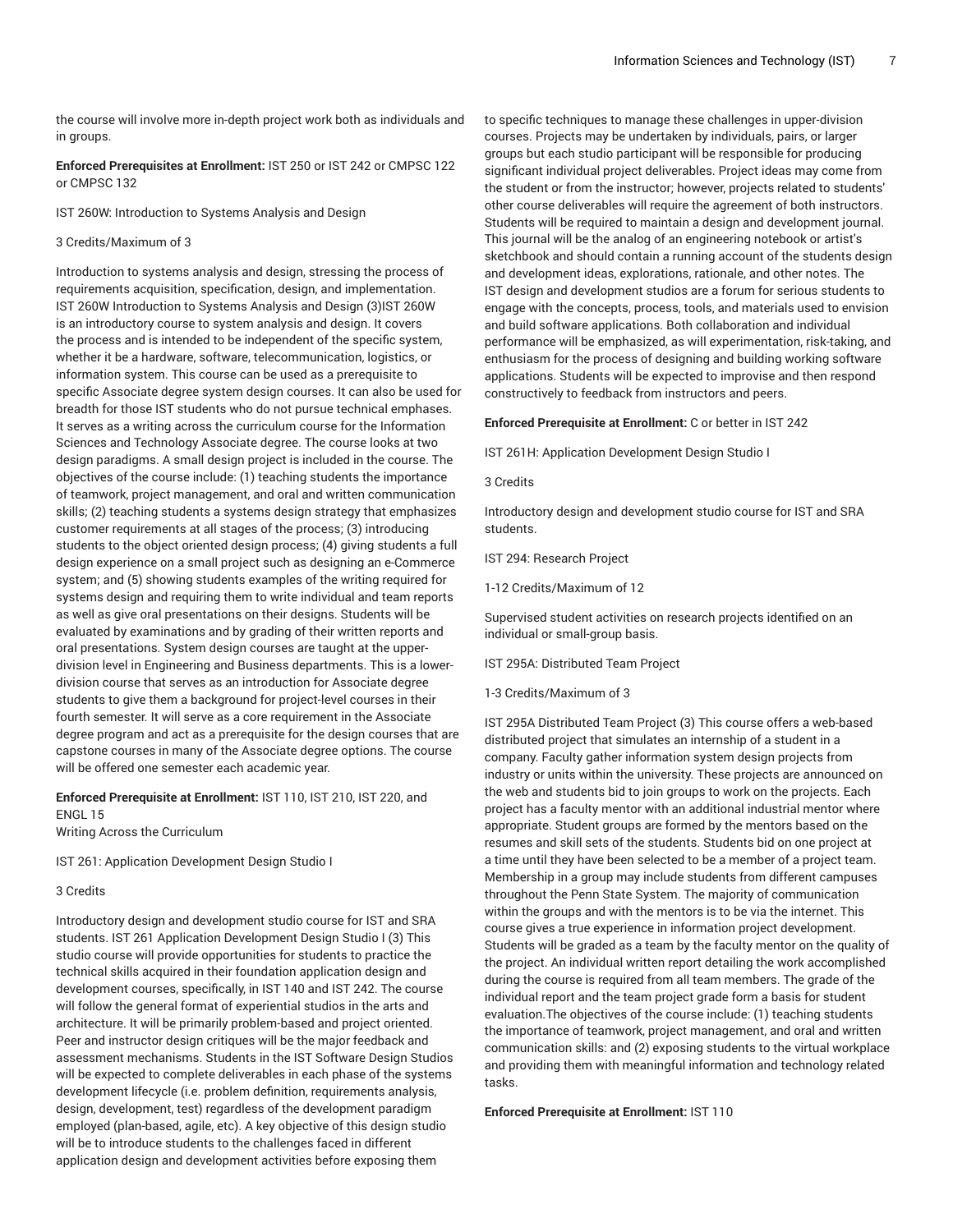## IST 295B: IST Internship

### 1-3 Credits/Maximum of 3

IST 295B IST Internship (1-3) This course is offered as an internship for a student within a company. Faculty and industry collaborate to specify the duties of the intern. The faculty member responsible for the course then approves the internship. The internship must consist of a minimum of 150 hours of meaningful information and technology related tasks. A written report by the student, detailing the work accomplished during the internship, is required. This report and a report from the intern supervisor form the basis for the grade.The objectives of the course include: (1) teaching students the importance of teamwork, project management, and oral and written communication skills; and (2) exposing students to the workplace and providing them with meaningful information and technology related tasks.

# **Enforced Prerequisite at Enrollment:** IST 110

Full-Time Equivalent Course

IST 296: Independent Studies

1-18 Credits/Maximum of 18

Creative projects, including research and design, that are supervised on an individual basis and that fall outside the scope of formal courses.

IST 297: Special Topics

## 1-9 Credits/Maximum of 9

Formal courses given infrequently to explore, in depth, a comparatively narrow subject that may be topical or of special interest.

IST 298: Special Topics

1-9 Credits/Maximum of 9

Formal courses given infrequently to explore, in depth, a comparatively narrow subject that may be topical or of special interest.

IST 299: Foreign Studies

1-12 Credits/Maximum of 12

Courses offered in foreign countries by individual or group instruction.

International Cultures (IL)

IST 301: Information and Organizations

## 3 Credits

Overview of organizational structures and functions. Includes information processing and analytic perspectives of organizations. IST 301 Information and Organizations (3) This course provides students the opportunity to learn and experience: 1. Applicable organization and the ways in which IT can alter and enable these activities. 2. A series of analytic techniques that students can use to investigate the effects of new IT on work and organization. 3. Examples and problems set in and drawn from a range of domains including military, medical, high technology, business and government.This course is designed around a series of ill-structured, contemporary problems that require students to develop responses by applying analytic techniques and theories of work and organization. At the end of the course, students will be able to: 1. Apply theories of work and organization as analytic techniques. 2.

Conduct organizational and inter-organizational process analyses. 3. Map information flows among organizational units and actors.

## **Enforced Prerequisite at Enrollment:** IST 210 and IST 220

IST 302: IT Project Management

## 3 Credits

Exploration and application of the basic concepts, methodologies, and tools of project management in the field of information sciences and technology. IST 302 IT Project Management (3) This course is designed to introduce and explore the basic concepts and practices of project management and help students understand how to plan and manage IT projects successfully. Throughout the course, students will be asked to utilize course concepts, methodologies, and tools while utilizing technology applications and addressing real-world problems. Students will learn the skills necessary to define project scope, create workable project plans, and manage projects with quality, budget, and schedule in mind. The course is structured around the key phases of project lifecycle, including initiating a project, developing project plans, executing and managing a project, and closing out a project. In addition, students will be taught how to identify and address the change management and political issues associated with project management.

**Enforced Prerequisite at Enrollment:** IST 210 and IST 220

IST 310: Digital Media Metrics

#### 3 Credits

Analysis of audience data for traditional and new media to create metrics for advertising, content marketing and audience analysis. COMM (IST) 310 Digital Media Metrics (3) The emergence of a converged marketplace where all media are now digital, including broadcasting, websites and social media, has created enormous new opportunities for advertising, promotions and content distribution. The proliferation of media has made the marketplace much more competitive, but simultaneously the availability of data too has increased significantly making possible the much more precise and segmented distribution of messages and content. For media practitioners in this new environment, a familiarity with audience data, metrics and dimensions is essential. This course is an introduction to the methods for collecting, analyzing and utilizing audience data for traditional and new media. The class will cover the fundamentals of traditional media audience analysis, web metrics, and social media metrics, specifically as they relate to audience measurement, advertising campaign evaluation and content distribution. Students will learn the methods of data collection, analysis and use for traditional broadcast media, and the transformation of these practices in the newly digitized and converged multiplatform, multiscreen environment. The course will also cover the basics of data capture for new media (at an appropriate technical level), and the use of this data for the design of metrics appropriate for various purposes such as monitoring traffic, conversions and revenue generation. The use of metrics in pricing models for advertising, sales generation and content distribution will also be covered. Students will be introduced to data sources for digital media audience analysis, with a special focus on Google Analytics. Students passing this class would be able to pass the Google Analytics Individual Qualification test.

Cross-listed with: COMM 310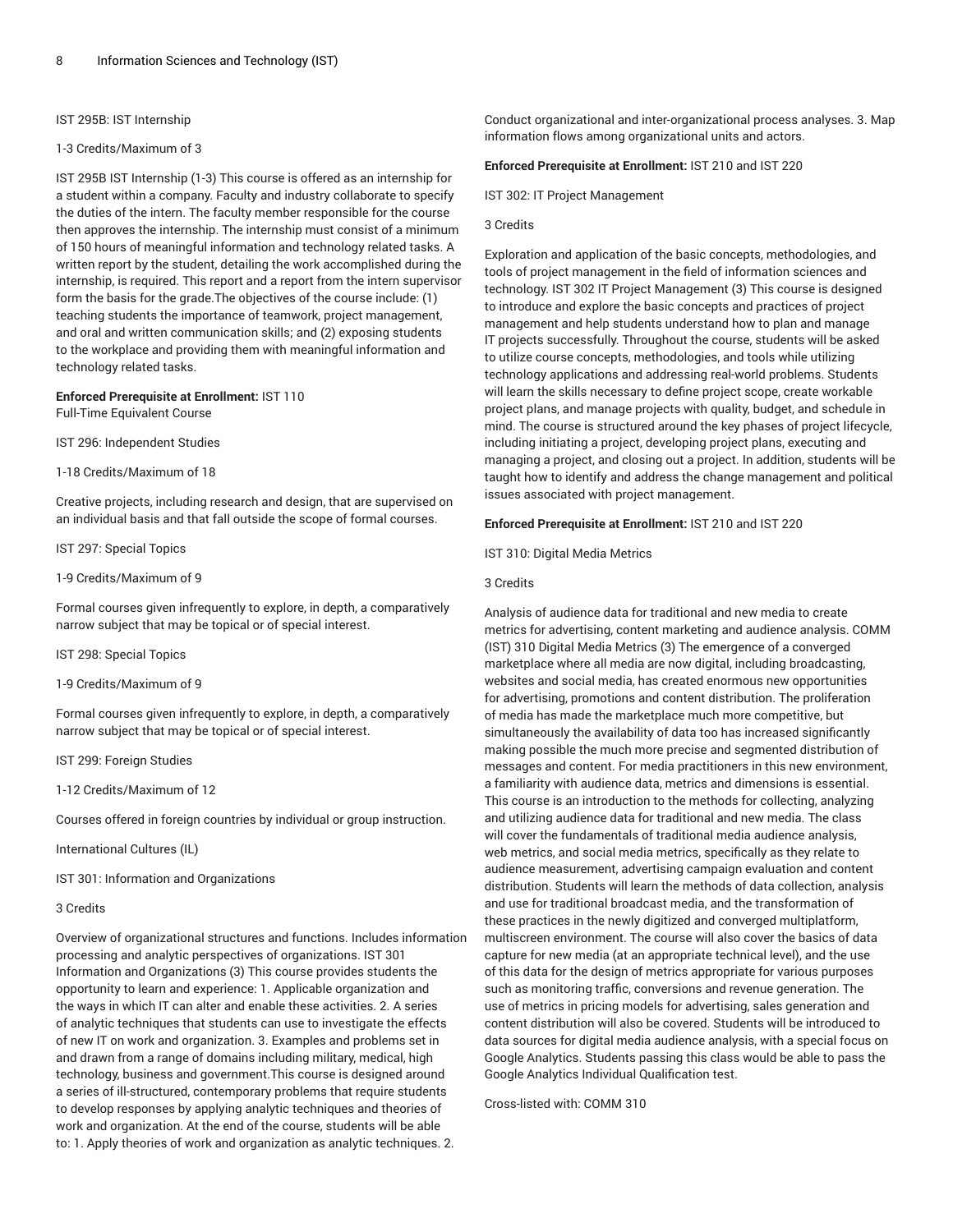IST 311: Object-Oriented Design and Software Applications

### 3 Credits

Introduction to object-oriented applications including applications in an Object Oriented Design (OOD) language or OOD languages. IST 311 Object-Oriented Design and Software Applications (3) IST 311 is among the courses making up the Application Design & Development option in the Baccalaureate degree in Information Sciences and Technology. This course is normally taken in the 5th or 6th semester. It is the first upperdivision course in the option sequence. The course is intended to provide students with a background in object-oriented design and object-oriented application development. Students will learn the fundamentals of objectoriented analysis, design, and modeling. They will apply design concepts and develop the skills necessary to bring an idea through the different phases of the application development lifecycle. The course normally involves students working on teams to design and develop working application prototypes. Upon completion of this course, students will be able to apply object-oriented design principles using object-oriented modeling and programming languages, show how object-oriented principles increase the quality of complex applications, and begin development of the team skills necessary when developing complex systems.

**Enforced Prerequisite at Enrollment:** C or better in IST 242 or CMPSC 221

IST 331: Foundations of Human-Centered Design

## 3 Credits

Interdisciplinary survey of topics and methods related to the humancentered design use and usability of information systems. IST 331 Foundations of Human-Centered Design: User and System Principles (3) This course provides a focused introduction to one of the most complicated parts of information systems design: users and the contexts in which they live, work, and play. The course provides a balance between theory and practice, which are tightly intertwined in this area. Students will learn how to use social science theories about human capabilities and group behavior to predict whether an information system will be usable and useful, and they will learn about the opportunities and challenges that are associated with a wide range of emerging technologies. Students will also gain skills in designing and evaluating information systems that meet the needs of a target audience. Because the information technology design space evolves rapidly, much of the technology-related content covered in this course will evolve from year to year; however the focus throughout will be understanding and responding to the needs, capabilities and preferences of the users of interactive information systems. The format of the class may include lectures, readings, in-class or online discussions, projects, or case studies. Assessment of student performance may include short assignments, quizzes, exams, or in-depth projects.

**Enforced Prerequisite at Enrollment:** C or better in IST 240 or IST 242

IST 331H: Organization and Design of Information Systems: User and System Principles

3 Credits

Interdisciplinary survey of topics related to the use and usability of information systems.

IST 337: Technologies for Digital Entrepreneurs

# 3 Credits

This course introduces the student to the applications, technologies, and tools for entrepreneurs engaging in or considering engaging in a start-up or running a small-to-medium size business. Although there will be some consideration of product concept development and implementation, much of the course will be devoted to the tools and infrastructure need to support a start-up up a small-to-medium size business. These concepts and skills will also support entrepreneurs looking to develop new applications to open new market opportunities. This will be a very handson and active class that relies on approaches such as problem-based learning (PBL), "flipped" classrooms, and learning by doing. Students will spend time outside class learning key concepts and time inside class applying them.

## **Enforced Prerequisite at Enrollment:** IST 237

IST 361: Application Development Design Studio II

## 3 Credits

Second of two design and development studio courses for IST and SRA students. IST 361 Application Development Design Studio II (3) This studio course will provide opportunities for students to practice technical skills acquired in their previous design and development courses to date, specifically, in IST 140, Introduction to Application Development; IST 242, Intermediate and Object-Oriented Application Development; and IST 311, Object-Oriented Design and Software Applications. The course will follow the general format of experiential studios in the arts and architecture. It will be primarily largely problem-based and project oriented. Peer and instructor design critiques will be the primary feedback and assessment mechanisms. Students in the IST Software Design Studios will be expected to complete deliverables in each phase of the systems development lifecycle (i.e. problem definition, requirements analysis, design, development, test) regardless of the development paradigm employed (plan-based, agile, etc). A key objective of this design studio will be to provide application development opportunities where students can apply knowledge and practice techniques gained from their foundation and first upper-division courses. Projects may be undertaken by individuals, pairs, or larger groups but each studio participant will be responsible for producing significant individual project deliverables. Project ideas may come from the student or from the instructor; however, projects related to students' other course deliverables will require the agreement of both instructors. Students will be required to maintain a design and development journal. This journal will be the analog of an engineering notebook or artist's sketchbook and should contain a running account of the students design and development ideas, explorations, rationale, and other notes. The IST design and development studios are a forum for serious students to engage with the concepts, process, tools, and materials used to envision and build software applications. Both collaboration and individual performance will be emphasized, as will experimentation, risk-taking, and enthusiasm for the process of designing and building working software applications. Students will be expected to improvise and then respond constructively to feedback from instructors and peers.

**Enforced Prerequisite at Enrollment:** C or better in IST 311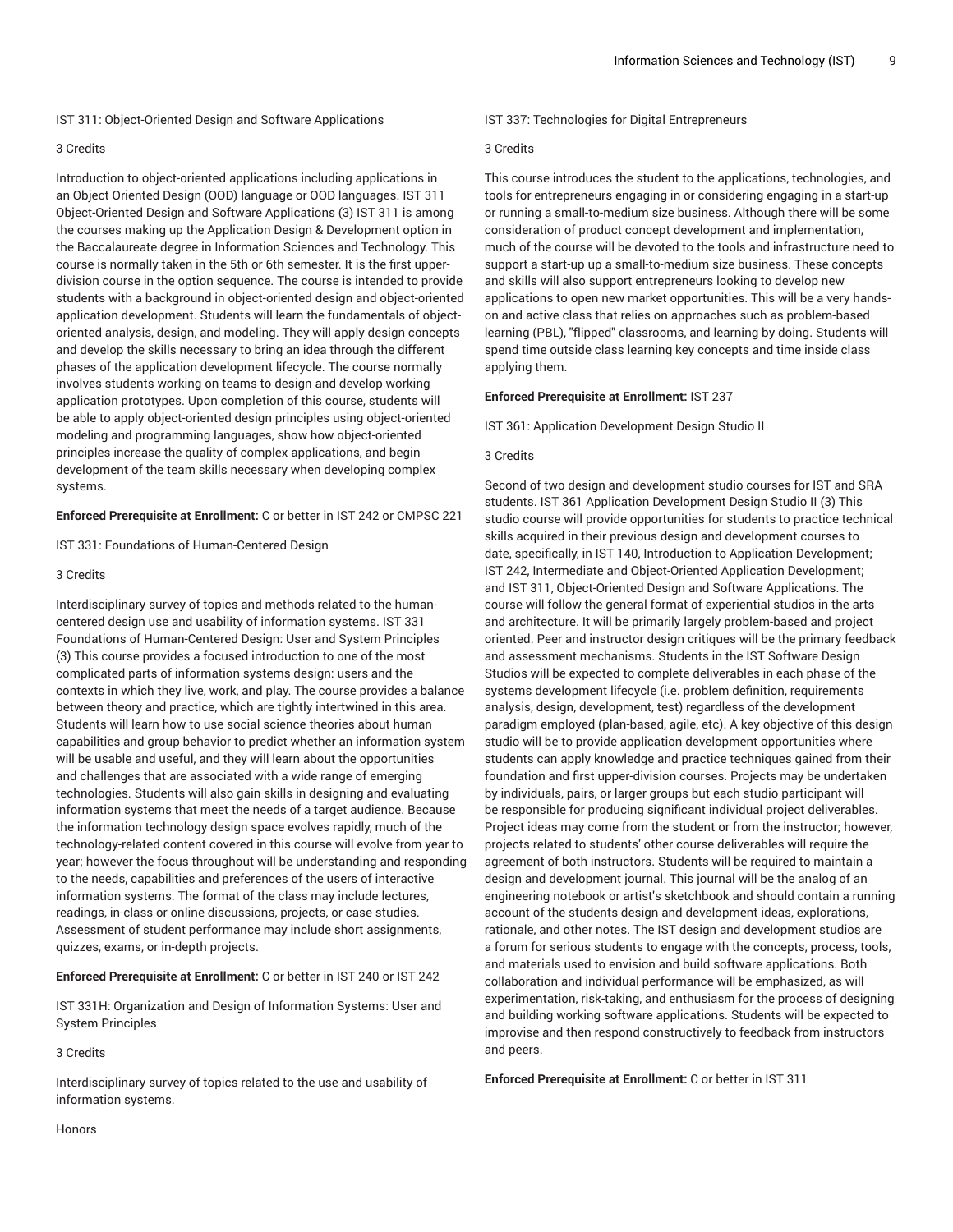IST 389: Leadership and Technology for Instruction

#### 1-4 Credits

Leadership in college instructional settings; teaching and learning principles; instructional technologies; and best practices in coaching, team facilitation, learning assessment. This course prepares undergraduate students for their role as Learning Assistants (LA's) in the College of IST. In this course, LA's will prepare to assist in instructional environments that encourage students to participate actively in their learning. LA's will be immersed in activities that introduce them to some of the teaching methods aimed at promoting active learning in College of IST classrooms, while being prepared for leadership responsibilities such as coaching, providing feedback, evaluating, monitoring academic integrity, fostering inclusive learning environments, and supporting teams. Students will also learn about information technologies designed for managing courses and increasing student engagement. Outside of class meetings, students will serve as instructional assistants in an assigned course. They will be mentored, supervised, and evaluated on the job by their assigned faculty member.

**Enforced Prerequisite at Enrollment:** IST 110 or SRA 111. Co-requisite: Employment as a Learning Assistant in the College of IST.

IST 390: Introduction to Professional Development

## 1 Credits

Interdisciplinary course to introduce students to the issues, concepts and skills involved in successfully transitioning into professional life. IST 390 Introduction to Professional Development (1) IST 390 focuses on introducing the students to professionalism and professional development in the field of IT. Emphasis will be placed on the theories and skills required for planning, developing, implementing, and managing professional skills. For example, students will attempt to master relationship skills such as client relationship management and interpersonal communication, business skills such as presentation planning and scheduling; leadership skills such as decision making and goal setting; and career management skills such as networking and interviewing. Additional focus will be placed on the various resources and strategies available for pursuing a successful job search. Students will be given opportunities to practice the concepts, theories, and methodologies learned in class by working in teams on real-world case studies (many derived from corporate partners). Students will be periodically assessed through examinations, case studies, individual and group assignments and projects, and other performance indicators where appropriate.The audience is students who are ready to enter the work force. For those pursuing Baccalaureate Degrees, this would mean a class standing of Junior or Senior. For those pursuing Associate Degrees, this would mean a second year standing.

# IST 397: Special Topics

#### 1-9 Credits/Maximum of 9

Formal courses given infrequently to explore, in depth, a comparatively narrow subject that may be topical or of special interest.

IST 398: Special Topics

1-9 Credits/Maximum of 9

Formal courses given infrequently to explore, in depth, a comparatively narrow subject that may be topical or of special interest.

IST 399: Foreign Studies

1-12 Credits/Maximum of 12

Courses offered in foreign countries by individual or group instruction.

International Cultures (IL)

IST 402: Emerging Issues and Technologies

3 Credits/Maximum of 9

Introduction to emerging issues, technology forecasting and analysis; overview of emerging issues and leading technologies in IST and how they impact information systems, users, the IT labor force and society. IST 402 Emerging Issues and Technologies (3 per semester/ maximum of 9) Information Sciences and Technology (IST) is a rapidly changing discipline. New issues, methods, tools, applications and terminology appear on a continual basis. A key skill is the ability to analyze new issues and assess new technologies within the context of the information age. This course prepares students to understand the difference between potential technological failures and success, fads and revolutionary technology. It also helps students to view emerging issues as an opportunity rather than a threat. Intellectual tools are provided to assist in understanding issues, assessing and forecasting technological changes for feasibility and planning in real world situations. The course provides students with: a.) A process framework for analyzing new issues and a theoretical framework to study technological and social impacts of such issues. b.) A process framework for recognizing and understanding new technologies and a theoretical framework to take advantage of such technologies. c.) Exposure to new issues and technologies. d.) Hands-on experience in studying recent technological advances in detail.The course will also provide students with the ability to: a.) Understand the concept of issue analysis and technology forecasting. b.) Recognize the important of new issues and technologies in information sciences. c.) Incorporate these new issues and technologies into an existing information systems framework. d.) Develop and implement new technology solutions, or discuss policies for addressing emerging issues. e.) Predict impacts of issues and technology on information management, users, policies, and the environment.Each time the course is offered; new issues and.or information technology areas will be explored. Examples of issues and technologies addressed include: wireless communications, security and intrusion detection, intelligent agents, web search, languages, intelligent systems, bio-informatics, advanced visualization and human-computer interactions, ubiquitouspervasive computing, groupware, computer aided cognition, system design by global IT teams, IT outsourcing, and digital divide.

## **Enforced Prerequisite at Enrollment:** IST 210 and IST 220

IST 402H: Emerging Issues and Technologies

## 3 Credits/Maximum of 9

Introduction to emerging issues, technology forecasting and analysis; overview of emerging issues and leading technologies in IST and how they impact information systems, users, the IT labor force and society.

# Honors

IST 411: Distributed-Object Computing

3 Credits/Maximum of 3

Introduction to distributed-object computing and its use in client/ server and real-world computing applications. This course presents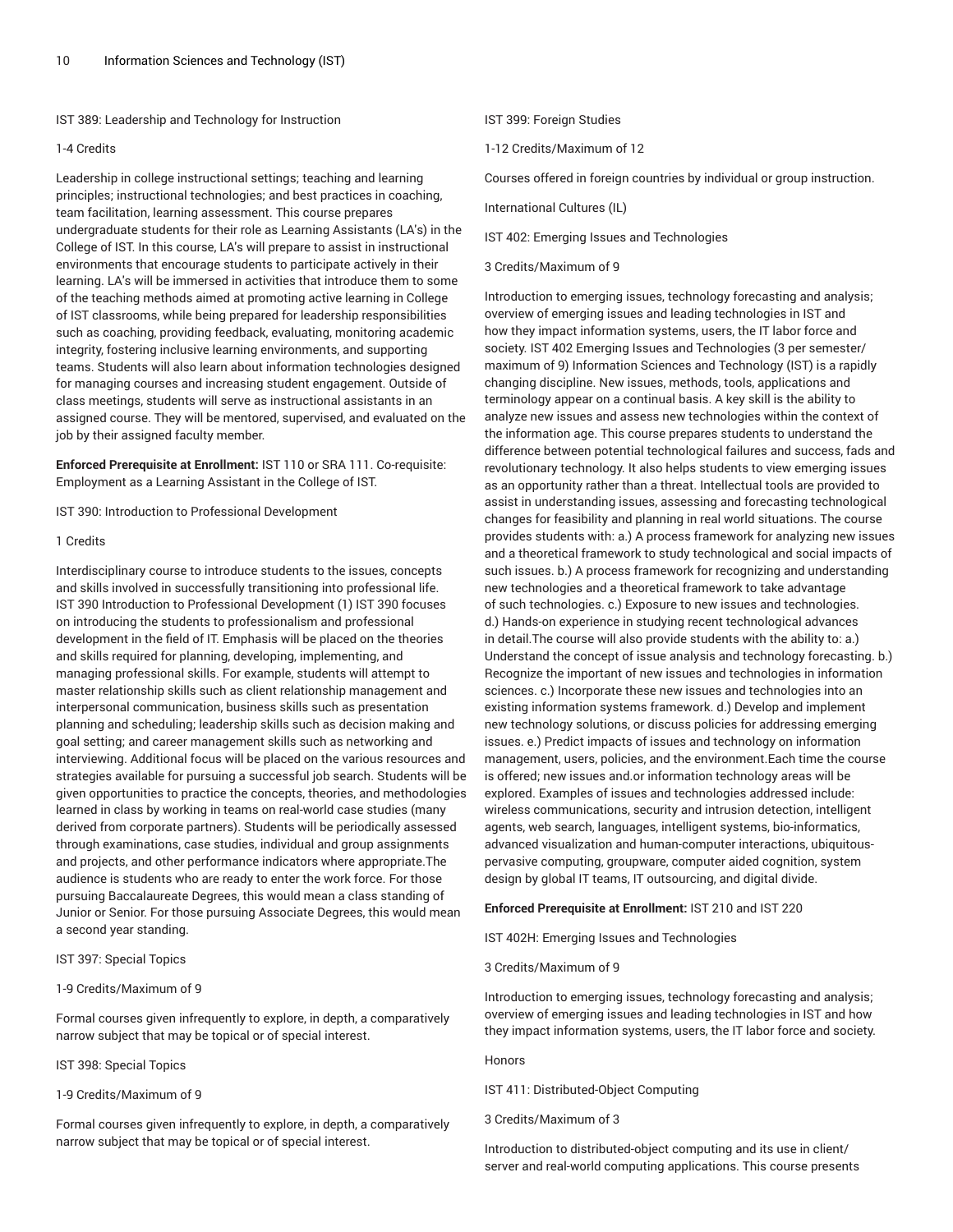the fundamental concepts of distributed-object computing, including client/server computing which is an important platform for real-world computing systems. The course focuses on design, development, and deployment of distributed systems. Students will also consider issues of managing distributed systems and the relationships between organizational processes and information-system architectures. IST 411 is an elective course for the Baccalaureate degree program in Information Sciences and Technology. Students completing the Systems Development Option may take this course to fulfill option requirements. Upon completion of this course, students will have a broad understanding of the fundamental concepts of distributed objects and distributedcomputing architectures, have the ability to apply these concepts to realworld applications, and be able to design, develop, deploy, and maintain distributed applications.

## **Enforced Prerequisite at Enrollment:** C or better in IST 311

#### IST 412: The Engineering of Complex Software Systems

## 3 Credits/Maximum of 3

Introduction to the engineering of complex software systems including software system specification, design and implementation, integration and test, and evolution. IST 412 The Engineering of Complex Software Systems (3) This course presents the fundamental concepts of the engineering of complex software systems, including iterative and agile development strategies. The course gives students insight into the full software development cycle, including design, implementation, test and quality assurance, deployment, maintenance, and project estimation and management. IST 412 is an elective course for the Baccalaureate degree program in Information Sciences and Technology. Students completing the Systems Development Option may take this course to fulfill option requirements. Upon completion of this course, students will have a broad understanding of the fundamental concepts of complex system software engineering and be able to apply these concepts to managing and developing a complex software project over the full software development cycle.

## **Enforced Prerequisite at Enrollment:** C or better in IST 311

IST 413: Usability Engineering

## 3 Credits

This course addresses activities in the system development process that ensure usability. It considers the emerging concept of usability, requirements gathering and analysis, activity design, information design, interaction design, documentation design, user testing and usability evaluation. IST 413 Usability Engineering (3) The modern system development process includes concurrent engineering of usability features of a system that make it approachable, learnable, as well as easy and satisfying to use. Topics in the course include the emerging concept of usability, requirements gathering and analysis, the use of scenarios and claims to describe and analyze both current human practices and envisioned practices, activity design, information design, interaction design, documentation design, and user testing, including techniques for formative and summative usability evaluation.

**Enforced Prerequisite at Enrollment:** C or better in IST 331

IST 420: Fundamentals of Systems and Enterprise Integration

#### 3 Credits

Introductory course on integration of information technology into different venues, including the planning, development, and implementation of the integration. IST 420 Fundamentals of Systems and Enterprise Integration (3) IST 420 focuses on introducing the student to the role of information systems and technologies in achieving a variety of system goals. Emphasis will be placed on the theories and skills required for planning, developing, implementing, and managing the integration of information technology and different systems. IST 420 is required of all Information Sciences and Technology (IST) undergraduates who have chosen the Information Technology Integration Option in their baccalaureate degree. It is the prerequisite for IST 421 which is also required for the Option. Upon completion of the course, the student will be able to recognize information technology integration. They will also understand the 'business processes and information value chain' within a system, and be able to foster an understanding of the role of IT in system integration. Students will be periodically assessed through examinations, case studies, individual and group assignments and projects, and other performance indicators where appropriate.

**Enforced Prerequisite at Enrollment:** C or better in IST 240 or IST 242 and C or better in IST 301 and C or better in IST 302

IST 421: Advanced Enterprise Integration: Technologies and Applications

## 3 Credits

Advanced course on the integration of information technology into systems applications. IST 421 Advanced Enterprise Integration: Technology and Applications (3) IST 421 expands the knowledge gained in IST 420 on the theories and skills required for planning, developing, implementing, and managing information systems. IST 421 is required of all Information Sciences and Technology (IST) undergraduates who have chosen the Information Technology: Integration and Application Option in their Baccalaureate degree. Upon completion of the course, the student will have expanded knowledge of information technology and systems integration issues across multiple application settings. They will also have a deeper understanding of the specific information technology (both hardware and software) that can serve as the foundation for designing systems within an organization, and have experience that fosters an understanding of the role of IT achieving system performance goals.

#### **Enforced Prerequisite at Enrollment:** C or better in IST 420

IST 422: Enterprise Architecture Foundations

## 3 Credits

Theoretical foundations and practice of enterprise architecture. IST 422 Enterprise Architecture Foundations (3) Enterprise Architecture is the overall framework and set of strategic objectives for the usage of technology over time across an organization. Enterprise Architecture can also be described as the top-down, strategy-driven, integrating framework that brings together and manages the business model, applications and technology. Its primary goal is to facilitate improvement and deliver business-aligned information systems. This course presents the key components and processes involved in the effective creation and governance of enterprise architectures. Students will acquire knowledge about the key foundational aspects of enterprise architecture, learn what decisions need to be made and how to make them, and be able to explain and justify their recommendations.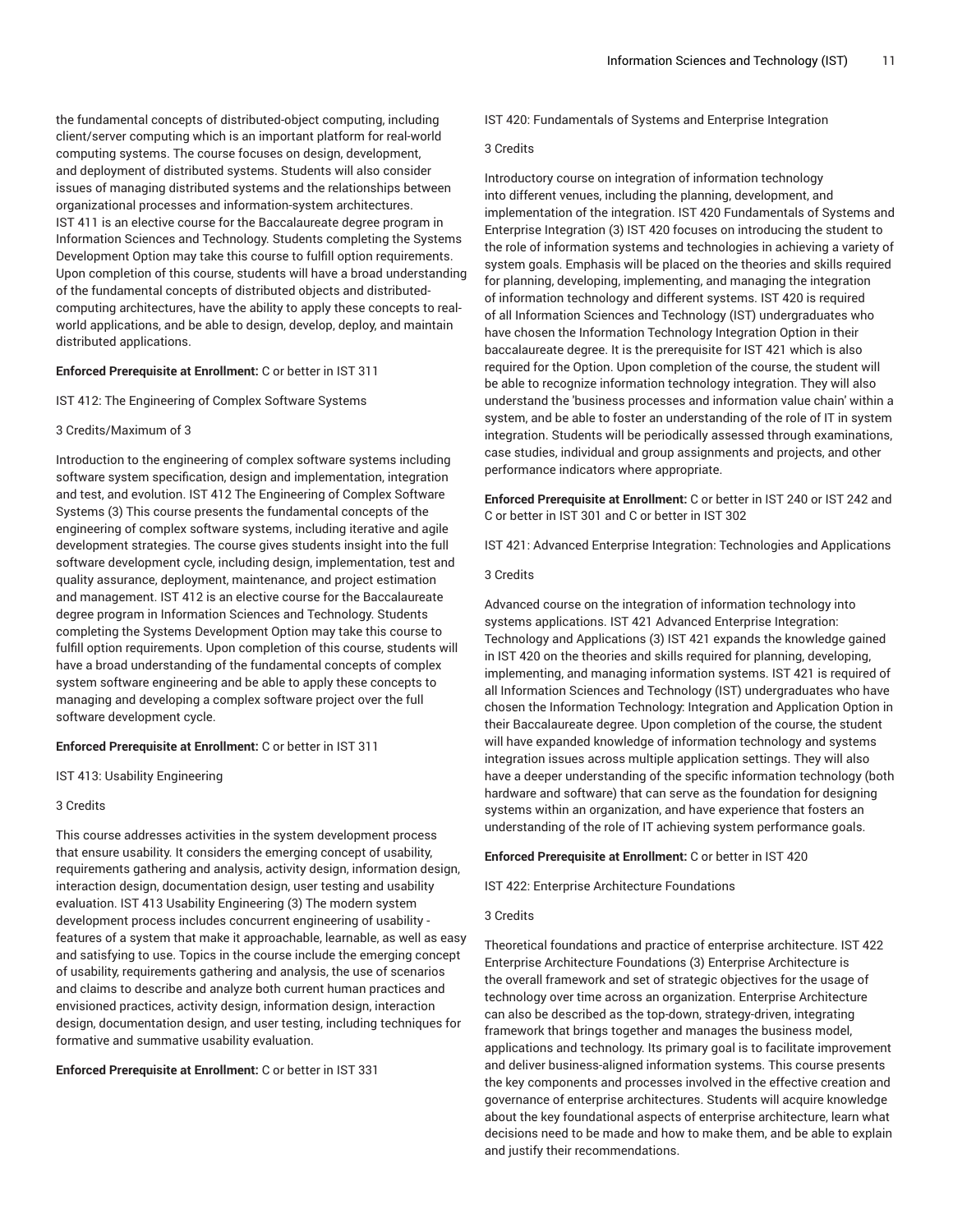## **Enforced Prerequisite at Enrollment:** IST 301

IST 423: Enterprise Information Management and Storage Architecture

#### 3 Credits

Provide in-depth study of the concepts, issues, and technologies associated with the complex world of enterprise information and storage architecture. IST 423 Enterprise Information Management and Storage Architecture (3) This course is designed to introduce students to enterprise information storage and management concepts, issues, trends, and technologies. As a junior/senior level course, the focus will center on applying design concepts and associated technologies to real-world problems in the area of enterprise information storage and management . Existing partnerships with leading information management firms will be leveraged to provide real-world exposure to the complex enterprise information storage and management issues facing all organizations today. This course also focuses increasingly on the critical areas of information security and the emerging field of information storage virtualization.The course will mix technical details, applied value, and organizational insights of enterprise information storage and management through the use of labs, case studies, real-life problems, and team projects. This is a unique course that has generated great industry interest.

## **Enforced Prerequisite at Enrollment:** IST 301

IST 424: Architectural Modeling of Organizations

## 3 Credits

Theoretical foundations and practice of enterprise modeling. IST 424 Architectural Modeling of Organizations (3) Enterprise Architecture is the overall framework and set of strategic objectives for the usage of technology over time across an organization. Enterprise Architecture can also be described as the top-down, strategy-driven, integrating framework that brings together and manages the organization model, applications and technology. Its primary goal is to facilitate improvement and deliver organization-aligned information systems. Effective modeling is crucial for successful EA. This course provides an exposure to the foundational concepts and practices of effective enterprise modeling for EA. Students will acquire knowledge about the key foundational knowledge in modeling different layers of the enterprise, learn what decisions need to be made and how to make them, and be able to explain and justify their models and recommendations. This course explores the use and effectiveness of architectural modeling to describe an organization and to integrate and manage IT resources strategically from an enterprise perspective. Hands-on exercises and cases studies are used to illustrate the role and effect of enterprise architecture concepts and methodologies. Emphasis is placed on understanding different architectural approaches, standards, and styles. Students will use enterprise architectural tools to develop descriptive models and understand how to integrate and manage IT within and between organizations. For each general topic area, core readings are used to define standard vocabulary, concepts and relations, methods and criteria for evaluation, and implications for enterprise architecture. Students participate in class discussions as well as complete written assignments that focus on solidifying the understanding of the course content. Students also complete a team modeling project that is motivated by, and whose outcomes are discussed with respect to, one or more theoretical frameworks covered in the course.

**Enforced Prerequisite at Enrollment:** IST 301

## IST 425: New Venture Creation

## 3 Credits

Via problem-based learning, students define new business ventures to meet current market needs, develop business models, and present to various stakeholders. The goal of New Venture Creation is to better prepare undergraduate students to be leaders in adaptive, globallyminded, technology-savvy organizations. The course is structured so students develop skills that are of high value in any workplace: leadership skills, self-efficacy, creativity and the ability to deal with ambiguity. Upon course completion, students will have a working knowledge of traditional and non-traditional ways for identifying a new product or business opportunity, quantifying the potential, understanding the key competitive factors, researching the audience, and producing a convincing plan for financing and launch. Students who want to augment the skills and knowledge from their major with the ability to develop a new product/ service/process, will find New Venture Creation a valuable course. This is a novel problem-based learning (PBL) course, where the learning is student-centered, with faculty acting primarily in the role of facilitators. Active/Experiential learning happens in this course because students develop ownership of their venture concepts and are fully responsible for the genesis of ideas.

**Enforced Prerequisite at Enrollment:** (ECON 102 or ECOn 104 or ECOn 14 or MGMT 215) and (CAS 100 or CAS 138T or EMSC 100S) Cross-listed with: ENGR 425, MGMT 425

IST 426: Invention Commercialization

# 3 Credits

Working with Penn State inventions selected by the Intellectual Property Office, student teams define an optimum commercialization path each technology. ENGR 426ENGR (MGMT/IST/ENTR) 426 Invention Commercialization (3) The goal of ENGR (MGMT/IST/ENTR) 426 is to have students understand why invention commercialization is complicated and difficult by participating in the process. For example, the inventor rarely has insights into the markets for his/her invention, is often not interested in the details of commercialization, and can be secretive. In addition, the business and financial communities often do not take the time, or have the resources, to understand new technologies and perform complex due diligence. Thus lack of due diligence often leads to rejection of innovation because existing companies often discount new technologies from outside the company as NIH - 'not invented here'. Effective transfer of new invention or innovation to a commercial product requires at least three different functional communities to interface: technical, legal and business. Each uses a different language, comes from different educational and cultural backgrounds, and may have an inherent distrust of the others. These functional barriers are difficult to overcome.This course teaches how these barriers can be broken down as student teams help bridge the perceived chasm between key players in the invention commercialization process. In these teams, students bring the skills and knowledge from their major to develop an invention commercialization recommendation for the Technology Transfer Office and the inventor. For example, business students focus on finance and market opportunity assessment; engineering and IST students focus on design refinements, prototyping support, and (if appropriate) making technology suggestions to the inventor.Upon completing the course, the students will have a working knowledge of different university and corporate technology or invention commercialization processes, important intellectual property management tools for inventions (patents, license agreements, option agreements) source of funding to move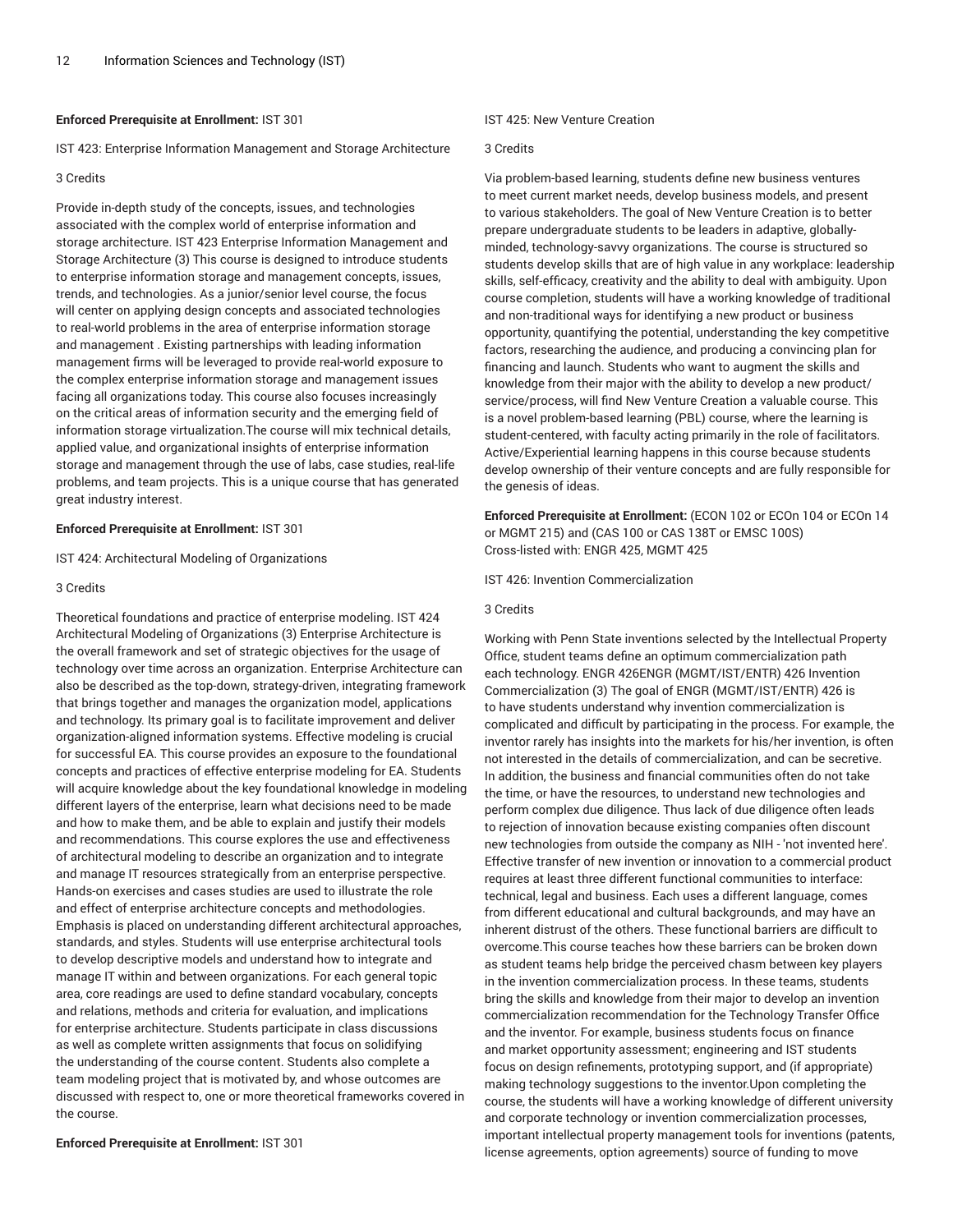inventions toward product development, and delivering top quality presentations which outline the recommended commercialization path. Students who enjoy open-ended projects which involve the interplay of business and invention of who wants to work on interdisciplinary teams with the newest inventions will find this course a valuable course. NOTE: Because the inventions/products are based on Penn State faculty intellectual property, students must sign the Penn State Special Intellectual Property Agreement For Students - For Use When Assigning Intellectual Property to The Pennsylvania State University. The form can be viewed at http://guru.psu.edu/policies/RAG13.htmlThe course will be offered both Spring and Fall semesters with an enrollment of 40 students.

# **Enforced Prerequisite at Enrollment:** (ECON 102 or ECON 104 or ECON 14) and CAS 100 Cross-listed with: ENGR 426, MGMT 426

IST 431: The Information Environment

#### 3 Credits

Survey of social environment of information technology themes: Community, sovereignty, privacy, ethics, economics, and knowledge management. IST 431 The Information Environment (3) The ways that people communicate and utilize information is being changed dramatically by new information technologies. Information and the technologies that are employed by create, organize, transfer, and utilize that information in a networked environment, using such global networks as the internet or internal networks such as intranets, have become a key component of the global economy. This global environment can change the way we interact, communicate, and function on the job and in our daily lives. The new technologies also raise new economic, legal, ethical, and social issues that are of grave importance to society. IST 431 examines the overall context of the new information environment and new technical issues relating to knowledge management in the global networked environment. IST 431 is a required course in the Information, Society and Public Policy Option.There may be some overlap of material with COMM 405, COMM 483, COMM 485, PHIL 407, PHIL 423, PHIL 433 and PL SC 460m but none of these courses cover the same material, or approach it in the same manner.Upon completion of this course, the student will gain an appreciation of the differences between 'cyberspace' and the 'real' world. The student will also understand that the implementation and modern information technologies has significant social and policy implications that demand appropriate policy issues in several different contexts (globa, national, local). The student will also be able to discuss the major themes in information policy studies (e.g., community, privacy, access, economic participation, security) and be able to relate these themes to the applications of particular technologies. They will be able to describe policy frameworks and issues, as well as the ethical and social implications of these choices.Homework assignments; Socratic dialogue; analysis and write-up of case studies; assessment of group research projects and presentations; participation in on-line discussion groups; two mid-term and one final examination (objective and essay). The precise mix of evaluation components will be determined by individual instructors; a typical weighting might be exams (60%), written assignments and papers (20%), and collaborative projects (20%).IST 431 will be offered every semester at University Park. At every other campus location where the Baccalaureate degree program is offered, the course will be offered 1-2 times annually depending on demand. Student enrollment at University Park will begin at approximately 50-75 in the first year and grow to 200 over a 3-4 year time period. At other locations, enrollment should range from 25-50 annually.

## **Enforced Prerequisite at Enrollment:** IST 210 and IST 220

IST 432: Legal and Regulatory Environment of Information Science and **Technology** 

#### 3 Credits

Legal environment of information technology, constitutional/political issues, intellectual property, management, e-commerce, privacy, access, computer contracting, cyberspace regulation. IST 432 Legal and Regulatory Environment of Information Science and Technology (3) The new information technologies are creating a global economy heavily dependent upon networked information, hardware, software, and electronic commerce, which calls for adaptation of existing legal and business practices. In many cases, the new technologies pose problems that existing laws or legislation are inadequate to cope with; but the complexity of the environment makes new solutions elusive. This course examines the legal, regulatory, and political environment within which intellectual property rights and examination of contracting issues, licensing of information and products, data protection, patents, cyberspace regulation, and implications for personal privacy. It also focuses on where technology is making regulation difficult by challenging previous concepts upon which our legal and regulatory systems depend.

**Enforced Prerequisite at Enrollment:** IST 301 or SRA 231

IST 437: Digital Design & Innovation

## 3 Credits

This course introduces students to design thinking, user-driven innovation and user experience, and business model implementation issues for IT-driven innovation. IST 437 Digital Design & Innovation (3) IT-driven innovation requires a deep understanding of the user, the context of the compute environment, and a systems approach to identifying critical system features. In addition, the IT-driven innovation must meet user needs in a commercially feasible manner. Students taking this class will work in teams to create a design concept and refine it through user analysis and prototyping. To get to a commercially feasible concept, students will analyze the competitive landscape and the ecosystem in which their concept will reside. Each team will express their concepts using the Business Model Canvas - a tool used in both educational and professional settings - to identify the value proposition and potential monetization strategies. Throughout the class, students will be introduced to tools in the IT design space through hands-on problem solving, role playing, and improvisation, among other techniques. A critical part of this course is the in-class coaching that teams will receive from the instructor, as well as guest speakers who can demonstrate the real world challenges of entrepreneurship and innovation. Frequent communication practice using techniques such as idea pitches will help students refine their ability to express their ideas more effectively.

## **Enforced Prerequisite at Enrollment:** IST 237

IST 440W: Information Sciences and Technology Integration and Problem Solving

## 3 Credits

Problem-based approach to technology integration by focusing on real-life problems faced by an organization. IST 440W Information Sciences and Technology Integration and Problem Solving (3) This course is the undergraduate capstone for Information Sciences and Technology majors in the Baccalaureate degree. It requires students to work collaboratively in teams of 4-6 students, with each team comprised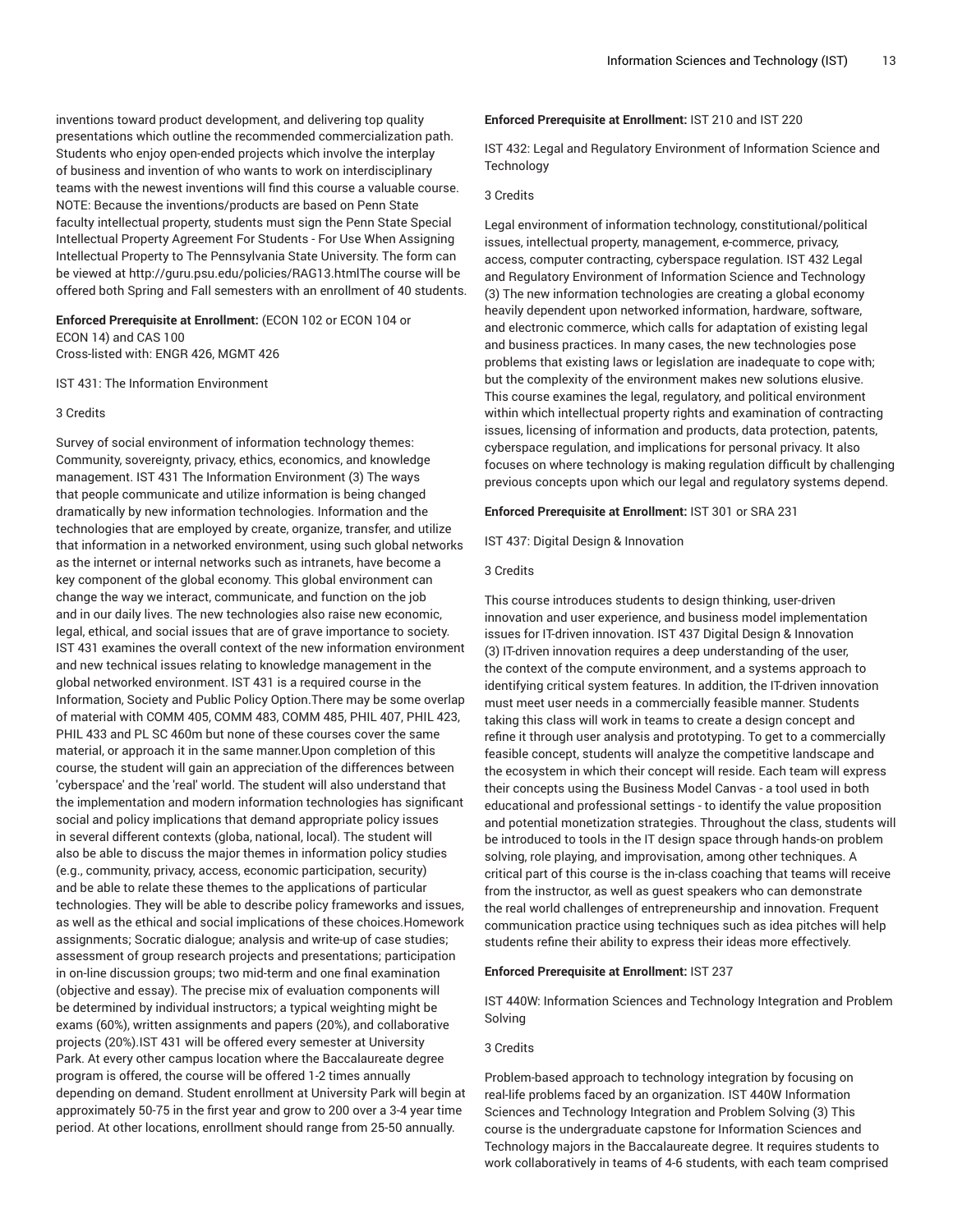of students from more than one option and, if possible, more than one campus. Each team is given a significant real-world problem or issue in which information technology is part of the solution. Teams will be expected to manage the project effectively and to communicate its results clearly to a variety of audiences within an organization. Major topics include: review of problem-based and case-based learning; overview of project management practices; assessment of organizational and technical issues posed by the scenario; development and testing of work plans and analysis of options; communication within the group; communication within a management environment; and presentation of results to a variety of audiences inside and outside the organization. IST students need to understand the organizational and social contexts in which technology functions. Indeed, many technology problems are multi-dimensional--they have an economic dimension, a legal dimension, a human resources dimension, and so on. This course will require students to analyze, evaluate, and test alternative solutions and to weigh their advantages and disadvantages for the organization. Students will be evaluated in three ways: by the effectiveness of their team's solution of the technical or organizational problem; by the quality of the students' written and oral presentations; and by the quality of their project management and internal communication. A substantial written paper will be required of each student and each time; in addition, each team will also construct a Web-site for sharing results. Other technologies will be used as required by the project. It is expected that membership on teams of students will be drawn from the various options in the Information Sciences and Technology major. At least nine credits (including at least one IST 300-level and one IST 400-level course) in the student's option must be completed before enrollment in IST 440W. This course should be offered every fall and spring semester beginning in the fall semester 2002. It will be taught in sections of 25 and have a total enrollment of approximately 100 per semester.

**Enforced Prerequisite at Enrollment:** ENGL 202C or ENGL 202D and seventh semester standing (this course is intended for seniors) Writing Across the Curriculum

IST 441: Information Retrieval and Organization

## 3 Credits

The practices and foundations of access to textual and nontextual information using the principles of information retrieval and web search. Introductory course for seniors and graduate students covering the practices, issues, and theoretical foundations of organizing and analyzing information and information content for the purpose of providing access to textual and nontextual information resources. Introduces students to the principles of information storage and retrieval systems and databases. IST 441 Information Retrieval and Organization (3) This is an introductory course for Information Sciences and Technology senior and graduate students covering the practices, issues, and theoretical foundations of organizing and analyzing information and information content for the purpose of providing access to textual and non-textual information resources. This course will introduce students to the principles of information storage and retrieval systems and databases. Students will learn how effective information search and retrieval is interrelated with the organization and description of information to be retrieved. Students will also learn to use a set of tools, such as search engines, and procedures for organizing information. They will become familiar with the techniques involved in conducting effective searches of information resources.

**Enforced Prerequisite at Enrollment:** C or better in IST 210 and (IST 240 or IST 242)

IST 442: Information Technology in an International Context

## 3 Credits

International concepts to improve strategies for the design, dissemination, and use of information technology. IST 442 Information Technology in an International Context (3) (IL) IST 442 focuses on the implications of the international context for the design, diffusion and use of information technology. The course will provide students with an understanding of the three crucial IT-related characteristics of the international context: 1. information infrastructure, 2. the economic and policy environment, and 3. social and cultural structures. Students will develop analytic skills that will enable them to predict the implications of the international context for information technology and will apply these skills in a final project that addresses a problem in the areas such as information systems integration, interface design, or management of information technology projects.

# **Enforced Prerequisite at Enrollment:** IST 110 International Cultures (IL)

IST 445: Globalization Trends and World Issues

## 3 Credits

This course covers trends in globalization and their influence on U.S. policy making as well as the role of the U.S. in international issues.

**Recommended Preparation:** 6 credits of honors course work. Honors

IST 446: An Introduction to Building Computer/Video Games

#### 3 Credits

An interdisciplinary course that introduces students to process and techniques involved in developing a video or computer game. IST 446 An Introduction to Building Computer/Video Games (3) The course is project driven. Students will form teams and collaborate with one another to develop an interactive immersive experience. During the course, students will be exposed to several techniques for building graphical 3D worlds, animating characters, moving the camera and lights in realtime, and building intelligent characters (using state machine-based architectures). They will also learn different techniques of interactive storytelling, such as linear narrative, branching narrative, and adaptive narrative. Furthermore, they will be introduced to several tools that will aid in realizing their own projects and ideas, such as graphic engines (e.g. Wildtangent), and game engines (e.g. Unreal Tournament).The course is heavily project driven. Students will, in the first half of the course, learn the tools used in the development of interactive 3D environments. They will submit 2 individual assignments using these tools to develop a simple interactive environment. These individual assignments will be graded and critiqued.In the second half of the course, students will work on a game idea from generation to actual implementation. Students will be grouped in teams of three to develop a project, integrating concepts they learned through the class. They will use one or more of the tools they learned to build this project. Projects will be continuously evaluated and critiqued during game tuning sessions. In addition, projects will be formally evaluated through two prototypes that are critiqued by the class and the instructor. The students will continuously revise their designs and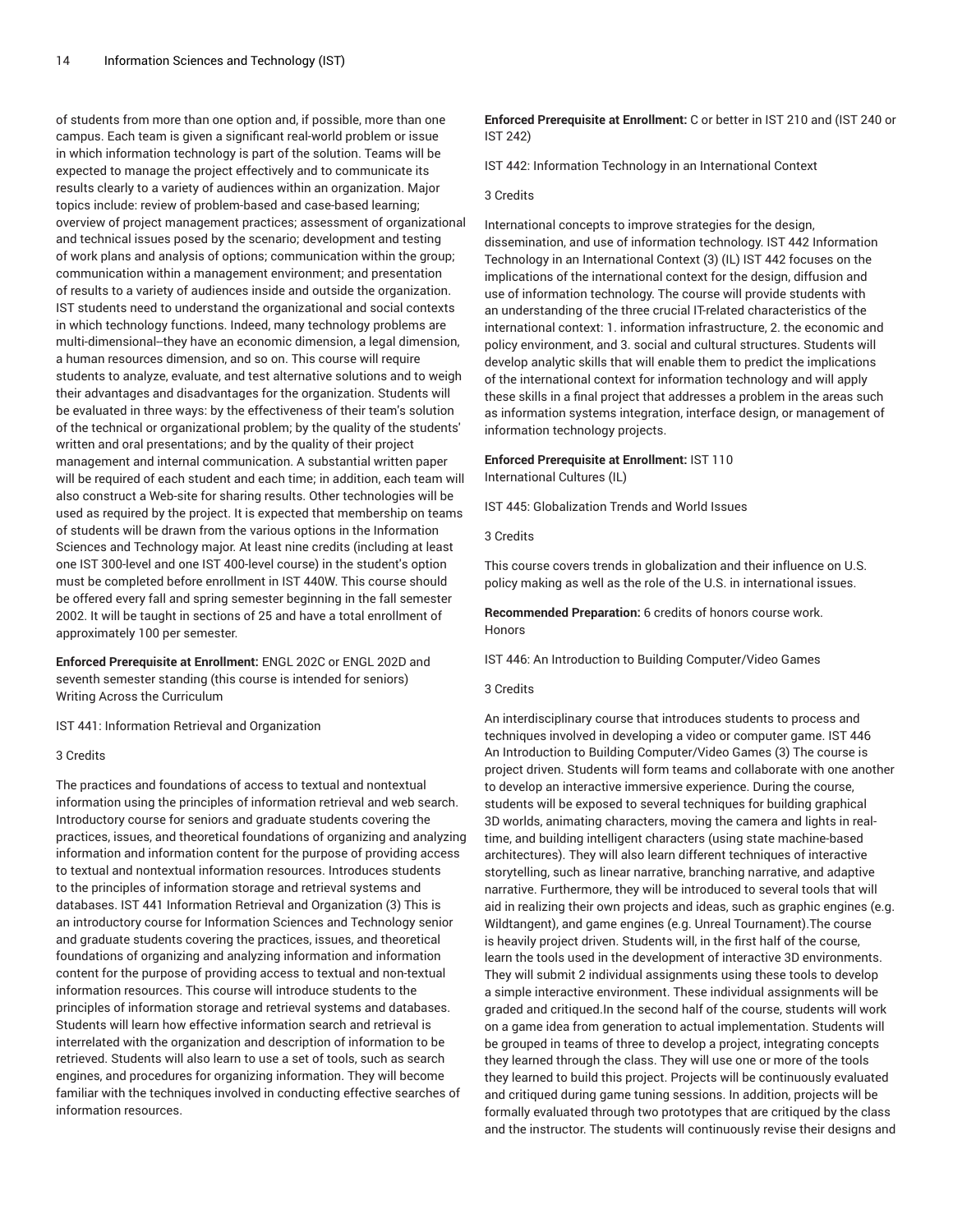projects through the semester. The final version of the system is due by the end of the semester.

**Enforced Prerequisite at Enrollment:** C or better in IST 311 and IST 331

IST 450A: Search Engine Marketing

#### 3 Credits/Maximum of 3

This project-oriented course provides students with the knowledge and skills necessary to conduct a sponsored research and keyword advertising-based marketing campaign This course offers the students an opportunity to gain knowledge and hands on experience on sponsored search and keyword advertising. In this course, students will gain knowledge and skills to advertise products and services using keyword advertising. Strategies for developing successful advertising campaigns will be discussed, including targeting potential customers based on the geo-location, applying A/B testing to identify the feasible advertising set-up, and organizing keywords with various products and services for effective management. In addition, various tools will be introduced to students for facilitating efficient and effective performance. By participating in a firm-based project, the students will acquire the experience of business consulting for advertising using current webbased techniques.

**Enforced Prerequisite at Enrollment:**COMM 310 or IST 310 Cross-listed with: COMM 450A

IST 450B: Digital Advertising

# 3 Credits

This course will explore the digital advertising "ecosystem," identify key players and trends, and review programmatic media buying. COMM (IST) 450B Digital Advertising (3) Beyond keyword advertising, digital has transformed many industry activities related to buying and delivering advertising. Information technology and big data have revolutionized the way media and content providers interact and negotiate with advertisers, agencies and third parties. This course will explore the digital advertising and media "ecosystem," identify key players and trends, lay out the basics of digital advertising campaign management, and review performance analysis and evaluation. Students passing this class will be able to take the Interactive Advertising Bureau Digital Media Sales certification exam. Students can opt to take the exam any point in time,while it's not required.

**Enforced Prerequisite at Enrollment:** COMM 310 or IST 310 Cross-listed with: COMM 450B

IST 451: Network Security

## 3 Credits

Fundamental issues and concepts of network security, network security technologies and protocols, and emerging technologies in network security. IST 451 Network Security (3) Information technology has become a key component to support critical infrastructure services in various sectors of our society. In an effort to share information and streamline operations, organizations are creating complex networked systems and opening their networks to customers, suppliers, and other business partners. Increasing network complexity, greater access, and a growing emphasis on the Internet have made information/network security a major concern for organizations.IST 451 focuses on network security. The course will provide the students with a comprehensive understanding of the fundamental issues and concepts of network

security, and the mainstream network security technologies and protocols that are widely used in the real world. The course will also address emerging technologies in network security.A major component of the course will be several team-based hands-on attack-defense projects. Each project has two phases: the attack phase and the defense phase. A group may be asked to defend against the attacks enforced by another group. This course will incorporate collaborative and action-learning experiences wherever appropriate. Emphasis will be placed on developing and practicing writing and speaking skills through application of the concepts, theories and technologies that define the course.

**Enforced Prerequisite at Enrollment:** C or better in IST 220 and SRA 221

IST 452: Legal and Regulatory Environment of Privacy and Security

3 Credits

Exploration of legal, regulatory, public policy, and ethical issues related to security and privacy for information technology professionals in public institutions, private enterprise, and IT services. IST 452 Legal and Regulatory Environment of Privacy and Security (3) Institutional constraints on security historically focused on traditional criminal enforcement and a slow but steady increase in civil remedies through the twentieth century. Professional security protection could satisfy reasonable assurance criteria by managing legal and regulatory risks based on commonly-held understandings of burglary, theft, conversion and widely-understood but related institutional constraints in the protection of physical property. This focus retained effectiveness so long as physical security over tangible property appeared successful, even extending to the maintenance of control over mainframe computers and their peripherals. However, the proliferation of networked computers has made access and storage ubiquitous, vastly increasing the vulnerability of confidential data, private information and critical national security infrastructure. Security and privacy regulation compliance responsibility now falls much more harshly on both organizations and most of their individual personnel. These complex new duties constrain organizations in the data management industry as well as suppliers and users of data and all participants in the information supply chain, including consultants, software suppliers, applications service providers, maintenance, outsourcing and communications providers.Other factors exacerbate these liability risk management difficulties. Advances in network computer storage and use, the broadening perception of heightened value of information and the pervasive availability of rich data warehousing increase the vulnerability of data management. Risks of information theft and integrity losses as well as the explosion of privacy rights and national security concerns now require pervasive and fuller understanding of liability risk management principles/techniques among all managers and subordinates in the data management industry and in government. Information suppliers, handlers, owners and network service providers are increasingly exposed to civil litigation, regulatory oversight/ compliance and criminal prosecution for various information-related wrongs. For example, confidentiality is compulsory for corporate trade secrets, privacy is required for personally identifiable information about individuals and secrecy is mandatory over matters of national security; all of which create complex legal duties that are fundamentally driving the design of information handling processes. This course surveys legal and regulatory constraints on information security and privacy practices.

**Enforced Prerequisite at Enrollment:** IST 432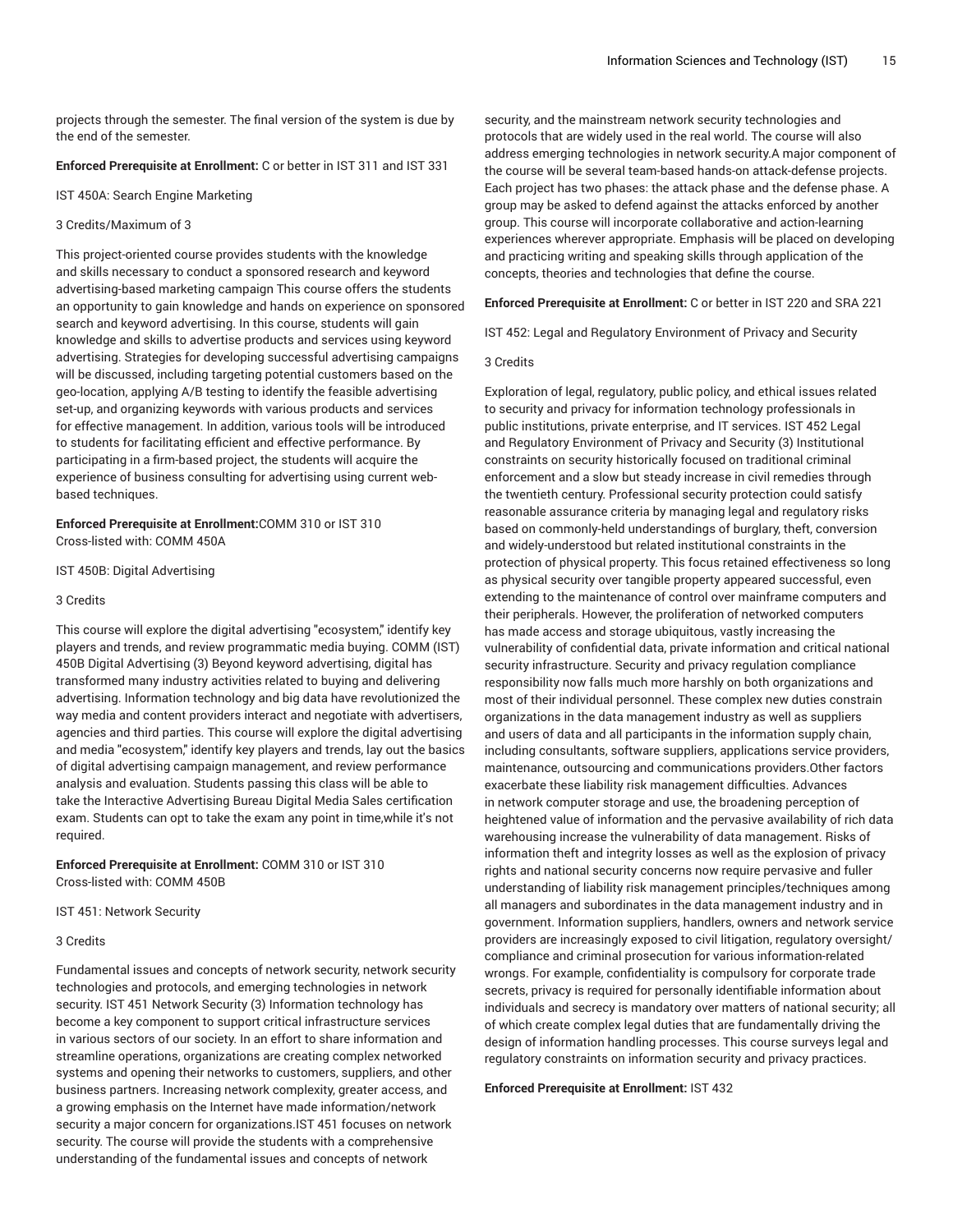IST 453: Legal, Regulatory, Policy Environment of Cyber Forensics

### 3 Credits

Legal, regulatory and public policy environment of computer and network forensics that constrain investigatory and monitoring activities in computer and network environments. IST 453 Legal, Regulatory, Policy Environment of Cyber Forensics (3) This course covers the major legal, regulatory and policy issues in cyber-forensics including, pre-trail discovery, production of electronic documents (electronic data discovery or EDD), custody, EDD cost balancing, admissibility of electronic evidence, "business records," expert witness roles and qualification, constitutional rights to privacy and confidentiality, privilege, litigation support, forensic service providers, document retention standards, legal constraints on electronic records management, EDD employment policies, key EDD laws, civil, criminal and regulatory procedure and evidence, litigation holds, spoliation, obstruction of justice, interaction with inside and outside service providers and counsel, EDD strategy, audit trails, and multi-disciplinary relations with computer and network forensic experts. Students are exposed to the failure and successes of particular cyber forensic techniques in the dominant legal and regulatory forums.

**Enforced Prerequisite at Enrollment:** IST 110 and sixth semester standing or higher.

IST 454: Computer and Cyber Forensics

## 3 Credits

Fundamental issues and concepts of computer forensics; aspects of computer and cyber crime; methods to uncover, protect, exploit, and document digital evidence; tools, techniques, and procedure to perform computer and cyber crime investigation. IST 454 Computer and Cyber Forensics (3) Computer and communication technologies have become the key components to support critical infrastructure services in various sectors of our society. In an effort to share information and streamline operations, organizations are creating complex networked systems and opening their networks to customers, suppliers, and other business partners. Increasing network complexity, greater access, and a growing emphasis on the Internet have made information and network security a major concern for organizations.IST 454 focuses on computer and cyber forensics. Students will learn different aspects of computer and cyber crime and ways in which to uncover, protect, exploit, and document digital evidence. Students will be exposed to different types of tools (both software and hardware), techniques and procedure, and be able to use them to perform rudimentary forensic investigations.A major component of the course will be several hands-on exercises and a final team-based project. This course will incorporate collaborative and action-learning experiences wherever appropriate. Emphasis will be placed on developing and practicing writing and speaking skills through application of the concepts, theories and technologies that define the course.Integrated throughout are perspectives of computer and related legal process, including computer crimes from state and federal law, methods of interaction with law enforcement and prosecutors, admissibility of expert witness testimony and the use of forensic reports in civil, regulatory and internal investigations.

**Enforced Prerequisite at Enrollment:** C or better in IST 220 or SRA 221

IST 456: Information Security Management

### 3 Credits

Contemporary Security Issues; security management processes, architecture and models; risk analysis and management; security planning, analysis and safeguards; security policies development and administration; contingency planning, incidence handling and response; and security standards and certification processes. IST 456 Information Security Management (3) Communication technologies have become a key component to support critical infrastructure services in various sectors of our society. In an effort to share information and streamline operations, organizations are creating complex networked systems and opening their networks to customers, suppliers, and other business partners. Increasing network complexity, greater access, and a growing emphasis on the Internet have made information systems and network security a major concern for organizations. IST 456 focuses on security and risk management. Students will learn contemporary security issues; security management processes, architecture and models; risk analysis and management; security planning, analysis and safeguards; security policies development and administration; contingency planning, incidence handling and response; and security standards and certification processes.A major component of the course will be several case studies and a final team-based project. This course will incorporate collaborative and action-learning experiences wherever appropriate. Emphasis will be placed on developing and practicing writing and speaking skills through application of the concepts, theories and technologies that define the course.

**Enforced Prerequisite at Enrollment:** C or better in IST 220 and SRA 221

IST 461: Database Management and Administration

## 3 Credits

Introduces advanced topics in database management systems that are fundamental to effective administration of enterprise information systems. IST 461 Database Management and Administration (3) The objective of the course is to enable a student to comprehend principles of database management and administration. The students will learn how data are stored (indexing), accessed (query processing), shared (currency and transactions), and controlled (security). Students will be creating and using these features in a database in the laboratory. They can then develop, use, and tune database systems and applications, utilizing advanced database management features. This course assumes basic familiarity with relational model, Entity-Relationship diagram, SQL query language, and normalization (as covered in IST 210). It builds the foundation on more advanced concepts of database systems that are fundamental to a career in database administration.

#### **Enforced Prerequisite at Enrollment:** IST 210 and IST 240

IST 462: Database Modeling and Applications

## 3 Credits

This course introduces advanced topics in database modeling and applicaitons. IST 462 Database Modeling and Applications (3) The objective of the course is to enable a student to comprehend advanced database modeling and their applications. Students will model requirements using the advanced techniques and implement various applications in different domains. This course assumes basic familiarity with relational model, Entity-Relationship diagram, SQL query language,